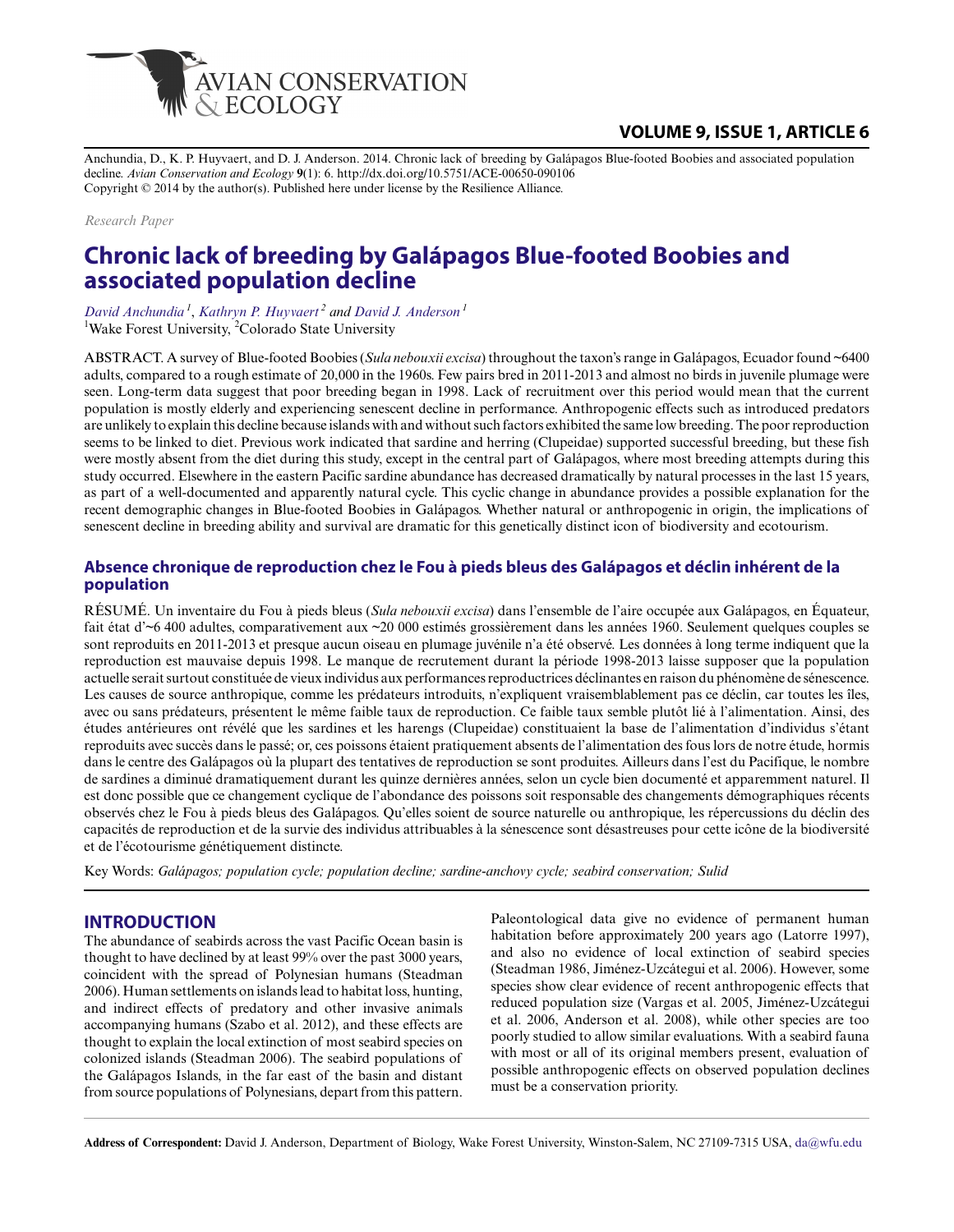Blue-footed Boobies (*S. nebouxii*) breed on Galápagos and on islands and headlands on the west coast of South and Central America and México. The demography and population biology of the Galápagos subspecies (*S. n. excisa*) is poorly known. However, serial data from two former breeding sites in Galápagos (Daphne Major and Punta Cevallos [Española]) indicate an abrupt change in breeding activity in approximately 1997, from irregular but frequent breeding to essentially none until the present (Fig. 1). This pattern is consistent with anecdotal observations of long-term scientists and tour guides that adults are seen less frequently, and breeding sites are seldom occupied, in recent years (D. J. Anderson, *unpublished data*). If the chronically poor breeding affects the entire subspecies, then low recruitment should be reflected in a reduced population size. Population size has been estimated only once, by Nelson in the 1960s. He concluded that "the total Galápagos population must exceed 10,000 pairs and could be substantially more" (Nelson 1978:515). Our goals in this study were to evaluate, at the archipelago scale, the indication from two colonies of poor breeding, and to estimate the current size of the Galápagos population.

**Fig. 1**. Numbers of active nests of Blue-footed Boobies (*Sula nebouxii excisa*) at Punta Cevallos, Española (D. J. Anderson, *unpubublished data*) and Daphne Major (P. R. Grant and B. R. Grant, *unpubublished data*). Vertical line indicates March 1 1997, middle of the 1997-1998 El Niño Southern Oscillation event, and roughly the timing of declining sardine abundance in the Peruvian upwelling. Stars indicate the peak of a rapid increase in number of nests followed by a mass breeding failure in the subsequent four weeks.



Terrestrial anthropogenic factors are unlikely to explain the pattern observed at the Daphne Major and Punta Cevallos colonies, because these two islands have no introduced predators and no permanent human presence. Furthermore, Nazca Boobies (*S. granti*), with similar terrestrial ecology, bred successfully at both

sites before and after 1997 (D. J. Anderson, *unpublished data*; P. R. and B. R. Grant, *unpublished data*). These two islands (Fig. 2) differ in presence of their main native predator (Galápagos Hawks *Buteo galapagoensis*; Anderson 1991, Anderson and Hodum 1993) and nesting habitat occupied by Blue-footed Boobies (Townsend et al. 2002), yet their respective Blue-footed Booby populations ceased effective breeding simultaneously, suggesting a regional, marinebased cause, such as diet. Along the continental margin, *S. n. nebouxii* eats primarily schooling, lipid-rich (Schew and Ricklefs 1998, Müllers et al. 2009) members of two families: Clupeidae (sardines and herrings) and Engraulidae (anchovies; Zavalaga et al. 2007, Weimerskirch et al. 2009). Before 1997, Galápagos Bluefooted Boobies showed a similar specialization on a clupeid, the South American sardine (*Sardinops sagax*; Anderson 1989). In the only study after 1997, the most common items were also clupeids (Galápagos thread herring [*Opisthonema berlangai*] and European pilchard [*Sardina pilchardus*, almost certainly a misidentification of *Sardinops sagax*]; Cruz et al. 2012; L. L. Cruz, *personal communication*). Engraulids have not appeared in booby diets in Galápagos and are apparently rare in Galápagos (Anderson 1989, Grove and Lavenberg 1997, Cruz et al. 2012; D. J. Anderson, *unpublished data*). Sardines were common in the diet of Nazca Boobies at Punta Cevallos before 1997 (Anderson 1989), but virtually absent after 1997 (D. J. Anderson, *unpublished data*), suggesting a food-based cause of the simultaneous regional change in Blue-footed Booby population biology.

We evaluated several hypotheses regarding breeding, population size, and environmental factors influencing the Blue-footed Booby population in Galápagos: (1) breeding activity is less frequent than in the past; (2) the population of adults is smaller than in the past; and (3) diet characteristics, and consumption of clupeids in particular, influences breeding parameters including colony attendance, breeding attempts, egg and clutch size, and breeding success.

#### **METHODS**

#### **Breeding**

From May 2011-June 2013, we monitored breeding at 3- to 5-month intervals at 4 of the 6 historically largest breeding colonies of Bluefooted Boobies (Daphne Major, Cabo Douglas [Fernandina], Punta Vicente Roca [Isabela], and Seymour Norte), and one additional recently established colony (Playa de los Perros [Santa Cruz]; Fig. 2). A successful breeding attempt takes 5 to 6 months (42 d. of incubation, ~100 d. of nestling rearing, and at least 28 d. of post-fledging feeding at the colony [Nelson 1978, Harris 1982]), so we were unlikely to have missed successful breeding. We visited each of these five "focal colonies" at night, when attendance is highest, recording the number of adults present (birds in juvenile plumage were never present), band numbers if visible, and the number of active nests with eggs and the number with nestlings. A sixth regularly large and active colony, Punta Suárez (Española), and two others (Punta Pitt [San Cristobal] and Punta Cormorant [Floreana]; Fig. 2) were selected as "nonfocal colonies" and were visited less frequently (three or four times each) than were focal colonies. Breeding was monitored when possible during these visits, with time of day varying (Table 1). The seventh historically large colony at Punta Cevallos, was known to be essentially unattended through our group's other research activities there. An additional,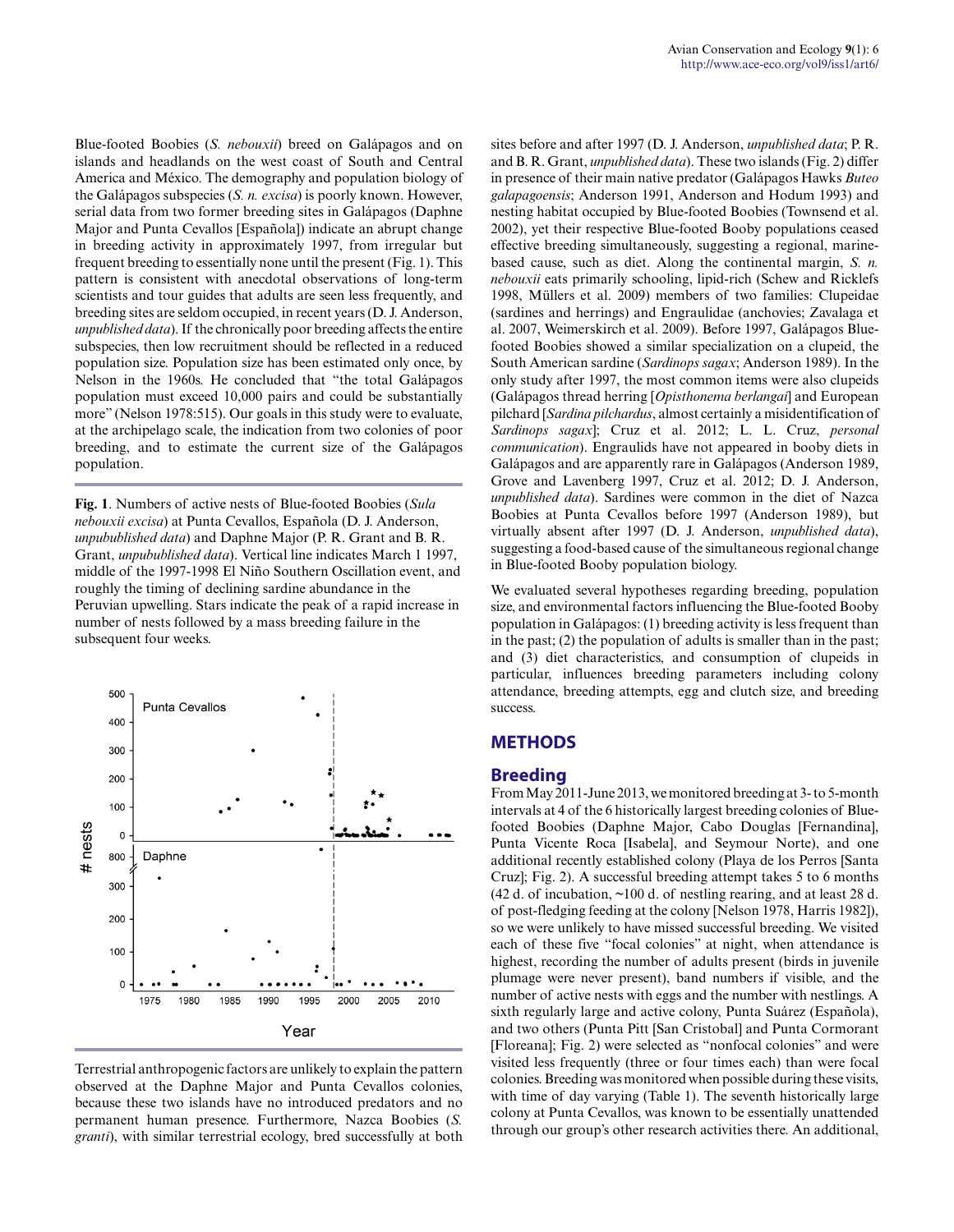

**Fig. 2**. Location of focal and nonfocal colonies, islands, and sections scanned per day during the coastal survey of June 2012.

apparently newly established, nonfocal colony on Baltra was discovered in the second year of the study and entered the study in August 2012 as a nonfocal colony.

If diet explains any depression in breeding, this may be reflected in females' egg formation (clutch size and egg volume), as has been observed in this species (Dentressangle et al. 2008) and a congener (Anderson 1990, Clifford and Anderson 2001). Few eggs were available to us during this study, but in June 2012 we measured the length and breadth of 46 eggs from 26 clutches in the Playa de los Perros colony with calipers (0.1 mm precision) and calculated egg volume as  $V = 0.51*LB^2$  (Hoyt 1979), where L is the length and B the breadth of the egg. We compared these volumes with data collected during years of high attendance and successful breeding from Punta Cevallos (136 eggs in 1984 and 69 eggs in 1985). We used an information-theoretic approach to compare a cumulative logit model incorporating no effect of year (null model) on the response variable, clutch size, with a model incorporating the effect of year. We applied a similar approach to egg volume for eggs from 1 or 2 egg clutches, comparing a general linear model incorporating no effect of year on egg volume (null model) with a model incorporating the effect of year (year model), and we compared these models with a third model incorporating the effect of clutch size (clutch size model). These analyses were conducted using ProcLOGISTIC and ProcGLM, respectively, as implemented in SAS v. 9.3 (SAS Institute, Cary, North Carolina, USA).

### **Population size**

We intended to use mark-resight methods (McClintock and White 2009) to estimate the sizes of the breeding and nonbreeding components of the Blue-footed Booby population and associated demographic parameters. We marked 879 adults with two leg bands (one numbered stainless steel band and one field-readable plastic band) at the five focal colonies. The majority of the birds were marked at the beginning of the study, in May 2011. We now recognize the large number of birds available for banding on this occasion as an anomaly, and attendance was dramatically lower in later visits to these colonies. The low attendance probably does not reflect a disruptive effect of our first visit, based on the reactions of Blue-footed Boobies to the same techniques at our Punta Cevallos site (1984-1997) and at the Playa de los Perros colony, which we visited frequently in 2011-2013. We resighted a total of only 245 banded birds in the five colonies, with these birds providing 328 total resights, during six resight sessions (i.e., resight rate averaged 6.2% per session) conducted at 3-5 month intervals until June 2013, due principally to low attendance and secondarily to some loss of plastic bands, rendering the mark-resight approach unworkable.

We made two surveys of the entire coastline of the islands south of the equator, including all of Isabela, as an alternative measure of population size. Blue-footed Boobies seldom visit the tropical, less productive waters (Houvenaghel 1978, Feldman 1986, Hayes and Baker 1989) around the five islands north of the Equator (Genovesa, Marchena, Pinta, Darwin, and Wolf), both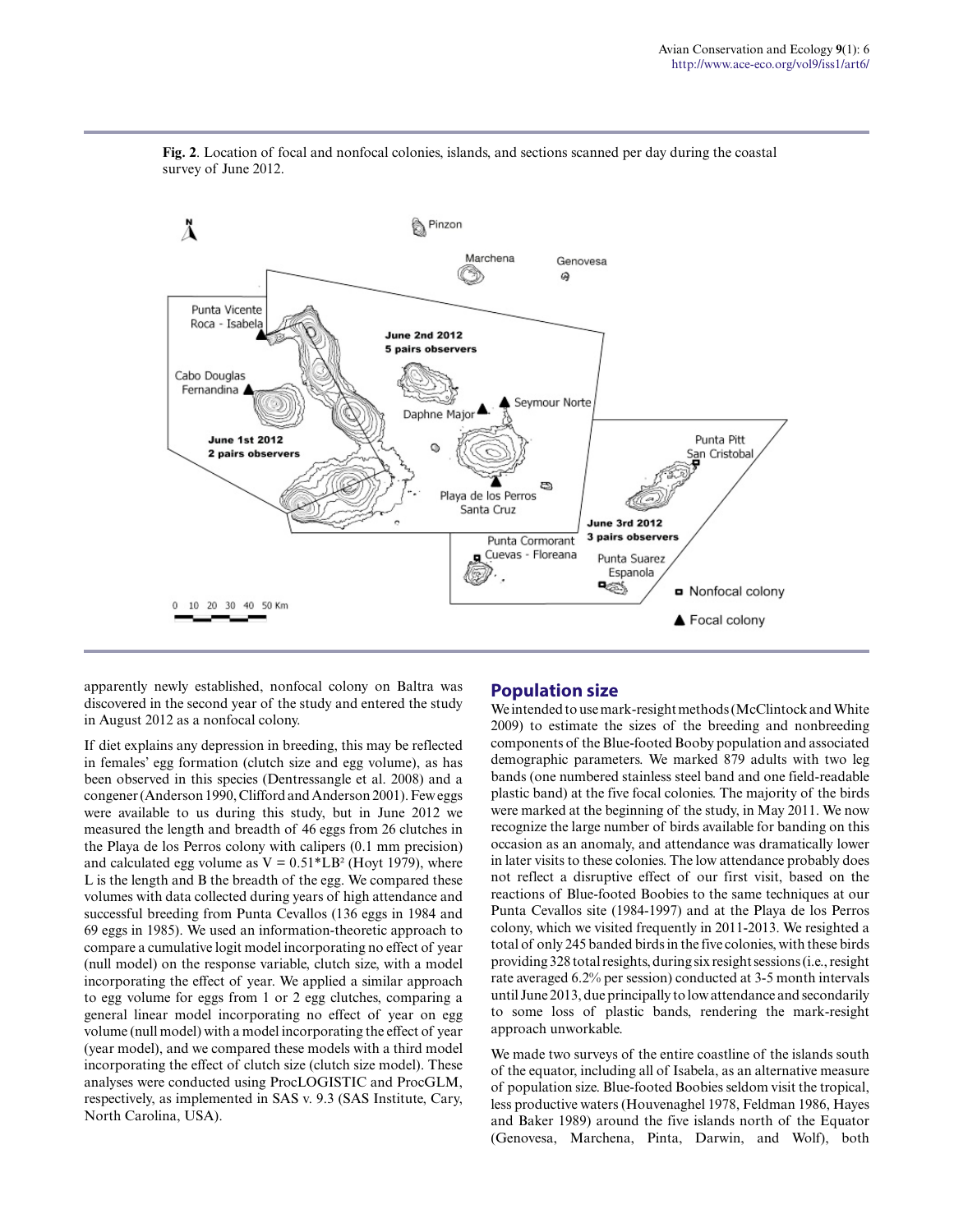| Colony site                           | May<br>2011 | Jun<br>2011  | Aug<br>2011 | Dec 2011/<br>Jan 2012    | May<br>2012 | Jun<br>2012  | Aug<br>2012 | Dec 2012/<br>Jan 2013 | Jun<br>2013 |  |  |  |
|---------------------------------------|-------------|--------------|-------------|--------------------------|-------------|--------------|-------------|-----------------------|-------------|--|--|--|
| <b>FOCAL COLONIES</b>                 |             |              |             |                          |             |              |             |                       |             |  |  |  |
| Playa de los Perros<br>- Santa Cruz   | $M_N$       | $\mathsf{C}$ | $M_N$       | $M_N$                    | $M_N$       | $\mathbf C$  | $M_N$       | $M_N$                 | $M_N$       |  |  |  |
| Daphne Major                          | $M_{N}$     | ${\bf C}$    | $M_{N}$     | $M_{N}$                  | $M_{N}$     | $\mathsf{C}$ | $M_{N}$     | $M_{N}$               | $M_{N}$     |  |  |  |
| Cabo Douglas<br>- Fernandina          | $M_{N}$     | $\mathbf C$  | $M_{N}$     | $M_{N}$                  | $M_{N}$     | $\mathsf{C}$ | $M_{N}$     | $M_{N}$               | $M_{N}$     |  |  |  |
| Pta. Vicente Roca<br>- Isabela        | $M_N$       | $\mathbf C$  | $M_N$       | $M_{N}$                  | $M_{N}$     | $\mathbf C$  | $M_N$       | $M_{N}$               | $M_{N}$     |  |  |  |
| Seymour Norte                         |             | $\mathbf C$  | $M_N$       | $M_{N}$                  | $M_N$       | ${\bf C}$    | $M_N$       | $M_{N}$               | $M_N$       |  |  |  |
|                                       |             |              |             | <b>NONFOCAL COLONIES</b> |             |              |             |                       |             |  |  |  |
| Punta Cormorant, Cuevas<br>- Floreana |             | $M_D, C$     | $M_D$       |                          |             | $M_D, C$     |             |                       | $M_D$       |  |  |  |
| Punta Pitt<br>- San Cristóbal         |             | $M_D, C$     | $M_{N}$     |                          |             | $M_D, C$     |             | $M_N$                 | $M_N$       |  |  |  |
| Punta Suárez<br>- Española            |             |              | $M_N$       |                          |             | $M_D, C$     |             | $M_{N}$               | $M_N$       |  |  |  |
| Punta Cevallos<br>- Española          |             |              | $M_D$       | $M_D$                    |             |              | $M_D$       | $M_D$                 | $M_D$       |  |  |  |
| La Millonaria $M_D$ $M_D$<br>- Baltra |             |              |             |                          |             |              | $M_D$       | $M_D$                 | $M_D$       |  |  |  |

**Table 1**. Schedule of visits and activities done on each colony.  $M_N$ : monitoring breeding, presence of banded adults, diet sampling, at night;  $\rm M_{\rm D}$ : monitoring breeding, presence of banded adults, diet sampling, at day; C: count of adults at day during coastal count across survey range.

historically (Nelson 1978, Harris 1982) and during this study (D. J. Anderson, *personal observation*); this fact justifies the exclusion of these sites from the "survey range" comprising 1100 km of coastline of 14 islands and 20 islets. Almost no birds were breeding at the times of the two surveys, and we reasoned that nonbreeders would spend much of their time resting on sea cliffs based on our experience with this species, justifying the choice of a boat-based coastal survey. During the 2012 survey we also recorded birds sighted on the open ocean when the boats moved between islands as an additional test of the assumption. During both surveys, observers gave special attention to detecting new colonies, and counted historical and newly detected colonies on foot.

In the first survey, we made daytime counts in piecemeal fashion, covering the entire survey range in a boat at 1-m/s between 3 June and 7 August 2011, with a single observer (D. J. Anchundia) using binoculars 20-100 m from the coast to count birds. Each Bluefooted Booby perched on land or flying against the direction of the boat's movement was recorded, with adult or juvenile status, time of day, and latitude and longitude measured by a hand-held GPS unit.

In the second survey, on 1-3 June 2012, we used a dependent double observer protocol (Nichols et al. 2000). A "primary" observer indicated to a "secondary" observer each bird that was roosting on the cliff faces directly to the side of the boat as the boat traveled parallel to the island. Birds that were flying away from the island and toward the boat were also counted if they flew within 200 m of the boat. At the time of the detections, the secondary observer recorded these data and any additional birds that were detected only by the secondary observer. Observers travelled on a boat moving 2-8 m/s 20-100 m from the coast, using binoculars to detect birds on land and flying against the direction of the boat's travel. In the single exception to this protocol, during the 2012 count in the northwest part of Santiago, the boat moved > 1 km from the coast for 19 km (1.7% of the total coastline surveyed) because of hazardous navigation, so the birds on land and over water near the coast were missed. Birds sighted were counted and binned into 30 min travel intervals ("stretches") by 2-5 pairs of observers, depending on the day, each pair on a separate boat covering a unique part of the coastline (Fig. 2). GPS locations were recorded at the start and end locations of each stretch. To minimize double-counting or missing a bird due to its movement between parts of the survey range, we conducted the survey over the smallest time period possible (3 d) given the availability of suitable boats. All pairs of observers working on a given day counted in the same area of the survey range, with the areas chosen to minimize the possibility of birds moving between the three daily count areas during the survey (Fig. 2). On 1 June, two observer pairs counted the western archipelago, reasoning that interchange between that region and the rest of the archipelago was rare. In particular, few birds cross the narrow Perry Isthmus in the middle of Isabela each day (Fig. 2; Anchundia 2013). On 2 June, 5 observer pairs counted eastern Isabela and the 8 islands and 15 islets in the central part of the survey range. On 3 June, three observer pairs counted the relatively isolated islands and islets in the east, southeast, and south of the archipelago (Fig. 2). The second survey differed from the first in time frame (compressed in 2012) and in number of simultaneous observers, enabling estimates of detection probability in 2012, and it can be expected a priori to provide a more accurate estimate than the 2011 count.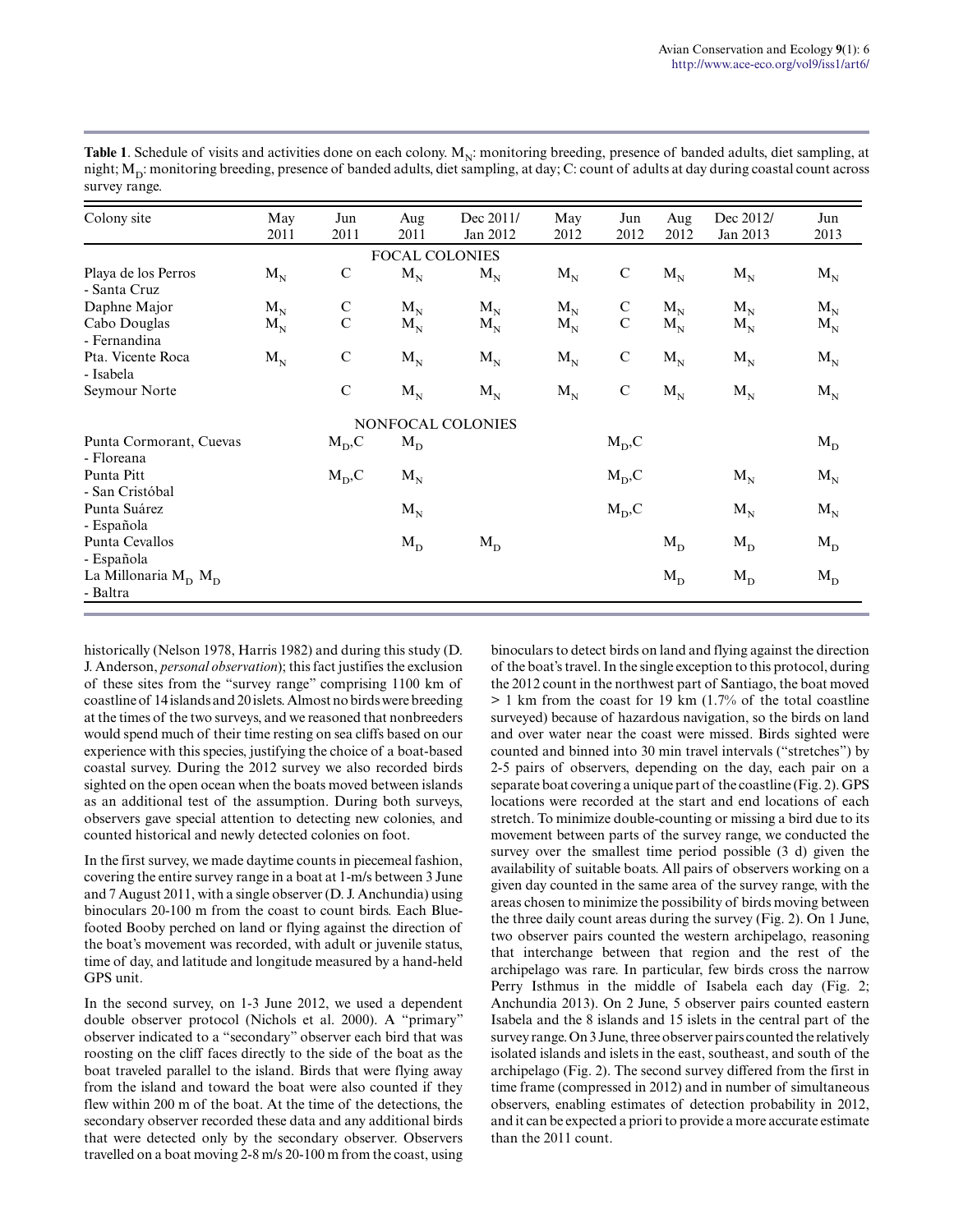Data collected during these double-observer surveys resulted in individual encounter histories of "10" for birds that were detected by the primary observer and "01" for birds detected only by the secondary observer. We tabulated the number of birds with each type of encounter history for each stretch and treated each stretch as a separate group in our analyses. To estimate the probability of detection (*p*), we used a Huggins closed captures model (Huggins 1989, 1991) as implemented in Program MARK (White and Burnham 1999), which uses information from the two observer types to calculate the maximum likelihood value of detection probability. We developed a set of four models reflecting four hypotheses for variation in  $p$  where  $p$  was estimated as (1) a common probability for all stretches combined (CONSTANT), (2) a common probability for all stretches counted by each of the six primary observers (OBSERVERS), (3) a common probability for all stretches around each island or geographically distinct section of very large islands (ISLANDS), and (4) a separate detection probability for all stretches (STRETCHES). We used an information-theoretic approach for model selection (Burnham and Anderson 2002, Anderson 2008) and present model-averaged estimates of population size,  $\hat{N}$ , for each island and for the entire archipelago as detailed below.

Birds in flight might fly near the coast, where they could be seen and recorded during our coastal surveys, or fly over the open ocean outside the visual range of our boat-based observers. To evaluate the visibility of birds flying during the coastal surveys, we deployed SIMA $^{\circledR}$  GPS tags on a total of 34 nesting adults (20 females and 14 males) in focal colonies in: May and August 2011; May, August, and December 2012; and January 2013. At Playa de los Perros 25 units (on 15 females and 10 males) were deployed, at Daphne Major six units (on three females and three males), and at Cabo Douglas three units (on two females and one male). The tags were deployed at night and usually recovered during the following night. Previous radio tracking showed that Blue-footed Boobies foraged only during daylight hours and usually completed a foraging trip and returned to the nest during one daylight period (Anderson and Ricklefs 1987, 1992). The tags recorded the bird's position every 10 or 15 sec. They were enclosed in two layers of latex condom and attached to the underside of four tail feathers using water-resistant Tesa tape®; total weight of tag and packaging was 27 g, representing 2.1% and 1.5% of mean adult weight of males and females, respectively (Nelson 2005). The "generate near table" tool of ArcGIS® 10.0 was used to determine the proportion of locations within 200 m of a coastline.

### **Diet**

Induced and spontaneous regurgitations were collected during late afternoon or at night. For induced regurgitation, the bird was captured in the colony and its head was enclosed in a cloth weighing bag for 30 sec, with the head and body of the bird oriented downward. Prey were identified, weighed, and measured for fork length. Spontaneous regurgitation by a bird not in the hand was treated similarly. Fork lengths were converted to weights using taxon-specific equations (FishBase, http://www.fishbase. org). We examined a set of five models in a logit analysis (ProcGENMOD; SAS v. 9.3) comparing the representation of clupeids in the diet across colonies in different regions of the archipelago and between years. In this analysis, prey category  $(1 =$ clupeid,  $0 =$  nonclupeid) was the response variable and we examined models with single, additive, and interactive effects of

the categorical predictor variables year and region (west, central, or southeast).

We evaluated the associations between a metric of Blue-footed Booby foraging (PROPENSITY) and breeding motivation using logistic regression as implemented in ProcLOGISTIC in SAS v. 9.3. The response variable, the birds' motivation to breed (MOTIVATION), was scored "yes" for a given colony (both focal and nonfocal) on a given visit if the estimated number of pairs attending a colony exceeded 5% of the historical maximum number of nests for that colony, and "no" for a given colony and visit if 5% or fewer of historical nest numbers were observed. The very low attendance at colonies during this study required such a low value for this criterion to yield some "yes" scores. Birds were sexed using the sexually dimorphic iris (Nelson 1978). The ratio of males to females in this sample was applied to those individuals that could not be seen clearly. The number of the least numerous sex was doubled to give an estimate of the total number of breeding pairs, which was compared to historic breeding numbers. In many cases, the adults were present but had not laid eggs; we considered them to be demonstrating "breeding motivation" by attending the colony.

We were interested in the relative importance of the foraging metric, PROPENSITY, and the temporal covariates YEAR and MONTH (a nominal variable approximating seasonal effects) in predicting the probability of breeding MOTIVATION, where we modeled the probability of a "yes" response. PROPENSITY is a measure of the propensity of birds to regurgitate when handled, which we calculated as the proportion of birds that regurgitated after capture and confinement in a weighing bag for 30 sec, providing an index of the general availability of prey items. We developed a set of eight logistic regression models, including an intercept-only model, and all single and additive combinations of the variables of interest, and used an information-theoretic approach for model selection and to draw inferences from this model set.

#### **Model selection and inference**

For analyses of clutch size, egg volume, population size, and foraging metrics, we used an information-theoretic approach (Burnham and Anderson 2002, Anderson 2008) to rank models and draw inferences from a set of models. Model selection was based on Akaike's Information Criterion values corrected for small sample sizes (AICc). For the three models of egg size (no effect, year effect, clutch size effect), we computed the residual sum of squares of each model and calculated AICc following the equation:

$$
AICc = N * ln(RSS/N) + 2K + (2K (K+1)/N - K - 1),
$$
 (1)

where *N* is sample size and *K* indicates the number of parameters (Burnham and Anderson 2002, Anderson 2008). The three models were ranked based on their AICc values, with the model with the lowest AICc considered to be the best model. We also report AICc differences (Δ*<sup>i</sup>* ; the difference between each model, *i*, and the top-ranking model) and Akaike weights  $(w_i)$  estimates of the probability that model *i* is the best model given the data and the model set) for each model. Finally, we calculated the ratio of the model probabilities  $(w_i)$  to provide a measure of the strength of evidence for one model over the other (i.e., evidence ratios).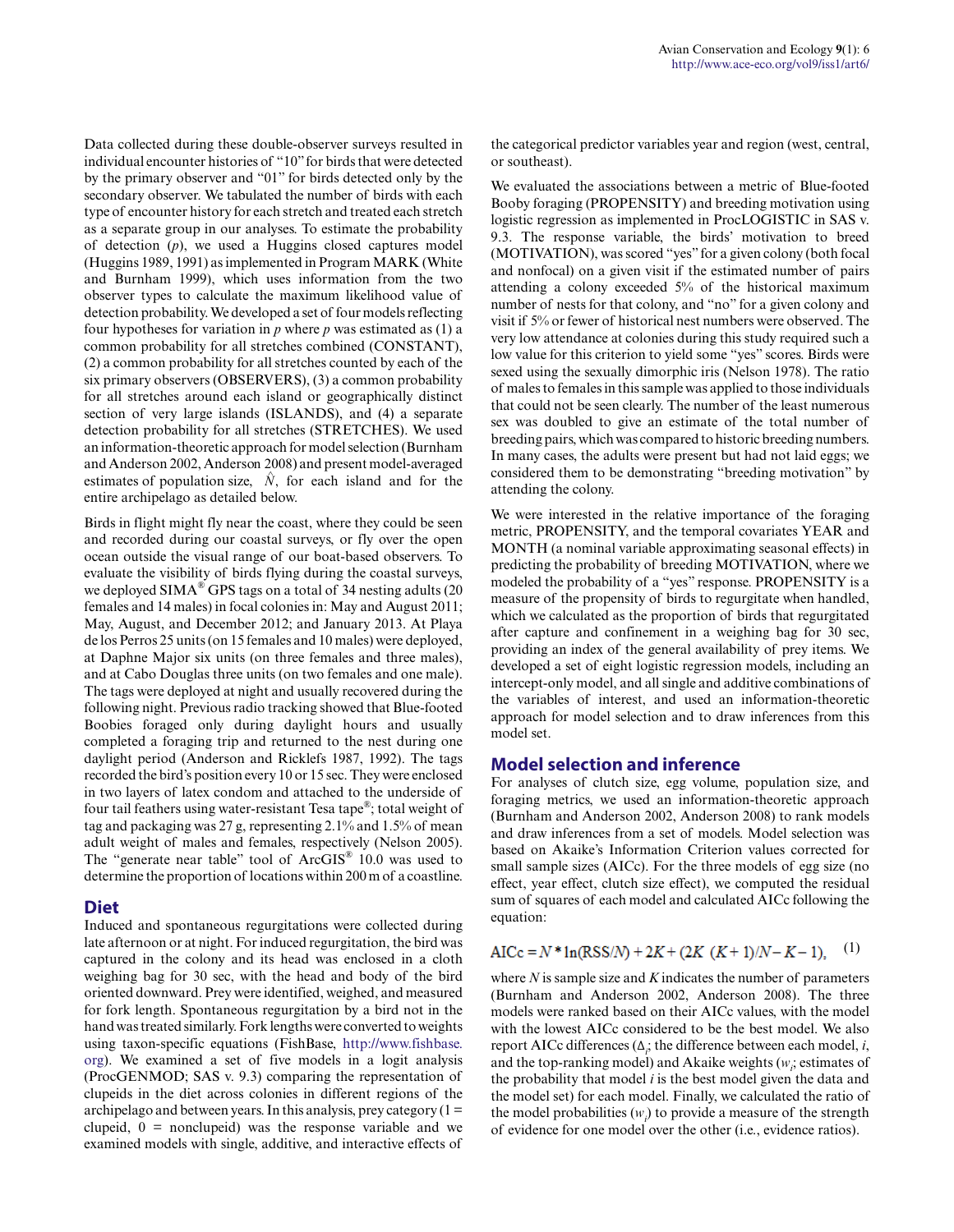| Colony site             | Historical maximum<br>$#$ nests | Maximum $#$ nests<br>in 2011 | Maximum $#$ nests<br>in 2012 | Maximum $#$ nests<br>in 2013 |
|-------------------------|---------------------------------|------------------------------|------------------------------|------------------------------|
| Daphne Major            | 836                             | $4 (< 1\%)$                  | $4 (< 1\%)$                  | $3 (< 1\%)$                  |
| Seymour Norte           | 965                             | 16(2%)                       | 62(6%)                       | 59 (6%)                      |
| Playa de los Perros     | No data                         | 73                           | 62                           | 124                          |
| - Santa Cruz            |                                 |                              |                              |                              |
| Cabo Douglas            | 1467                            | $1 (< 1\%)$                  | $1 (< 1\%)$                  | $\overline{0}$               |
| - Fernandina            |                                 |                              |                              |                              |
| Punta Vicente Roca      | 1800                            | 67(4%)                       | $\boldsymbol{0}$             | $15(1\%)$                    |
| - Isabela               |                                 |                              |                              |                              |
| P. Cormorant and Cuevas | 134                             | $3(2\%)$                     | 6(4%)                        | 20(15%)                      |
| - Floreana              |                                 |                              |                              |                              |
| Punta Pitt              | No data                         | $\overline{2}$               | 3                            | 8                            |
| - San Cristóbal         |                                 |                              |                              |                              |
| Punta Suárez            | 256                             | $29(11\%)$                   | 11 $(4%)$                    | $26(10\%)$                   |
| - Española              |                                 |                              |                              |                              |
| La millonaria           | New colony                      | No data                      | 49                           | 94                           |
| - Baltra                |                                 |                              |                              |                              |

**Table 2**. Blue-footed Booby (*Sula nebouxii excisa*) breeding activity at colonies in Galápagos in 2011, 2012, and 2013 in relation to historical maxima.

Similarly, we used AICc to rank models and draw inferences about detection probability (*p*) in the process of estimating abundance. Using the Huggins closed captures approach, population size, N, is conditioned out of the likelihood, so estimates of population size,  $\hat{N}$ , were derived parameters from the models of  $p$ . To account for model selection uncertainty among the set of models of p, here we present model-averaged  $\hat{N}$  values and associated confidence intervals (Burnham et al. 1987). We also used AICc,  $\triangle$ AICc, and  $w_i$  values for ranking and drawing inferences from the model set examining the effect of foraging and season effects on breeding motivation. For this analysis, we also report relative importance values (variable weights) for each predictor variable, expressed as the sum of the Akaike weights for the models in which a particular variable appeared (Burnham and Anderson 2002).

#### **Distribution in the Eastern Tropical Pacific**

Blue-footed Boobies display an easily recognized juvenile plumage until age 2-3 years (Nelson 1978). Infrequent observation of Blue-footed Boobies in juvenile plumage could indicate low breeding success over the previous 2-3 years, or temporary emigration of juveniles from the range of the adults. To evaluate the distribution of birds in juvenile plumage, we used data from ship-based surveys across the eastern tropical Pacific (ETP) collected between 1988-2006 (L. Ballance and R. Pitman, *unpublished data*).

### **RESULTS**

#### **Breeding**

Breeding activity was much lower than historical maximum figures, with all monitored colonies containing  $\leq 15\%$  of the historical maximum on most visits (Table 2; see also Appendix 3 of Anchundia 2013). Summing across all monitored sites, the largest number of simultaneous nests observed (349) represents 698 breeding birds, only 10.9% of the population size estimate of 6423 adults. Three previously unknown breeding sites were identified during the study: on Baltra with approximately 49 nesting pairs in 2012 and 94 nesting pairs in 2013 (Table 2); on the south coast of Fernandina west of Punta Mangle, with approximately 75 adults present and an unknown number of nests; and on the south coast of Isabela (Los Tuneles) with 9 nesting pairs in 2013. The formerly large colony at Punta Cevallos (489 nests in 1994; Townsend et al. 2002) was not monitored as part of this study, but was checked frequently as part of our ongoing research there; no more than three nests were ever present there during this study.

Most breeding attempts did not include a nestling during our visits. Most clutches failed without producing a nestling: on visits after one in which nests with eggs were recorded, few or no nestlings or fledglings, either living or dead, were found, although incubating adults may have been present, possibly on new clutches. In the focal colonies in 2011, the total number of fledglings was 26 (9 at Playa de los Perros, 9 at Cabo Douglas, and 8 at Seymour), and in 2012, 59 offspring fledged (18 at Playa de los Perros, 12 at Seymour, 24 at Baltra, 1 at Daphne Major, and 5 at Punta Suárez). December and January were the only months in the 3-year study in which we observed large offspring and fledglings, with the exception of the newly established Baltra colony, in which 24 fledglings were present in August 2012.

Clutch sizes in 2012 did not differ from those in 1984 and 1985: 2 eggs was the most common clutch size in all 3 years and the null model was 3.33 times more likely than a model with the year effect. However, the mean volume of eggs in 2012 exceeded that in earlier years (mean<sub>1984</sub> = 56.3 cc, SE = 0.44; mean<sub>1985</sub> = 56.5 cc, SE = 0.70; mean<sub>2012</sub> = 61.1 cc, SE = 1.14); the model incorporating an effect of year on egg volumes carried most of the Akaike weight  $(0.73)$ , was 3 x 10<sup>6</sup> times more likely than the model with no effect of year on egg volume, and was 2.7 times more likely than the model with a clutch size effect.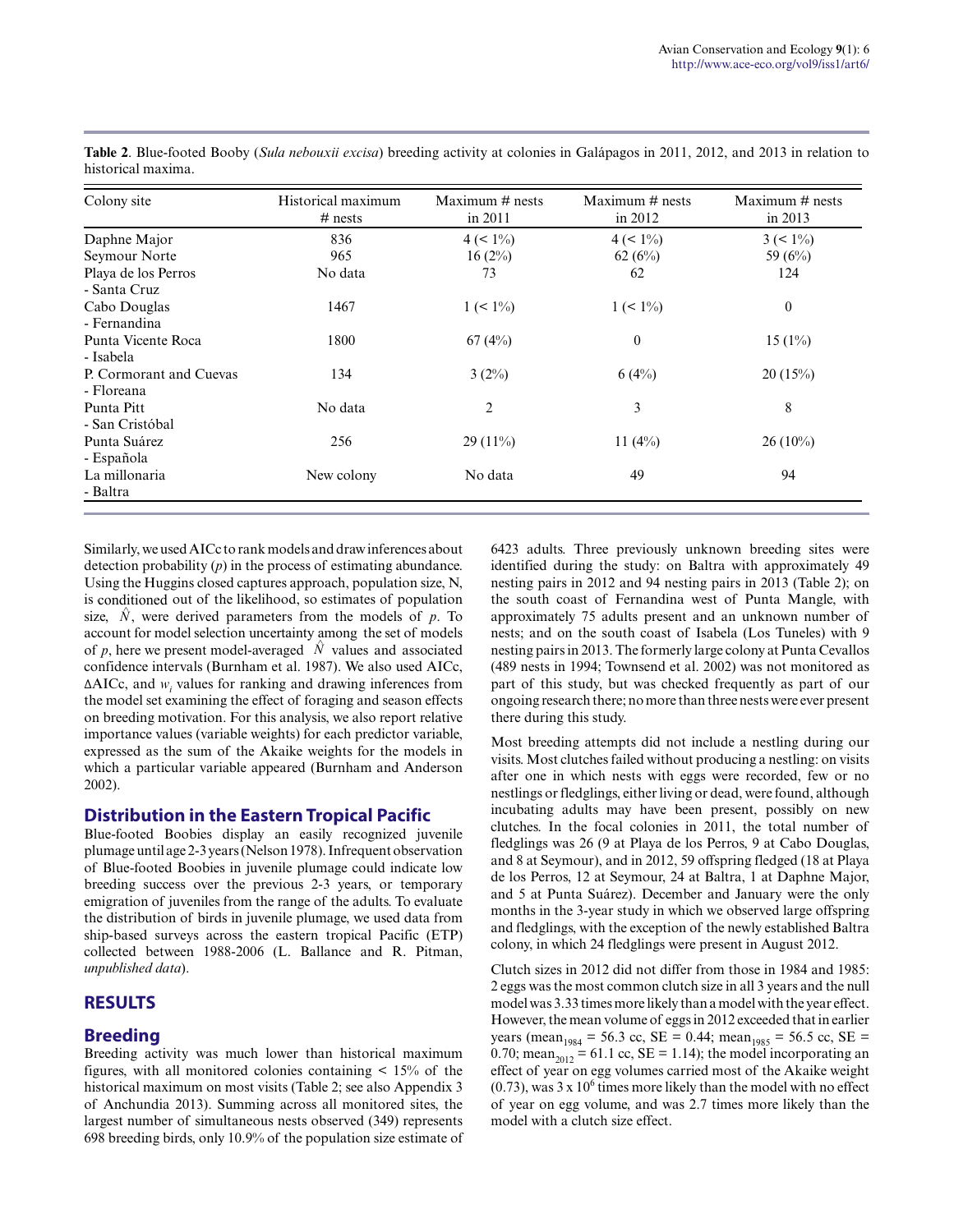In the 2011 coastal survey, 7379 individuals were counted, of which two  $(0.03\%$  of the total count) were in juvenile plumage. That survey was conducted over an 11-week period by a single observer, with significant potential for missing or doublecounting individuals. In the 3-d 2012 coastal survey, detection probabilities were high and varied by island and stretch. The topranked ISLANDS model of detection probability carried an AICc weight of 0.68 (Table 3), and estimates of detection ranged from a low of 0.907 (95% CI: 0.843—0.947) for Española to 0.994 (95% CI: 0.982—0.998) on the southern portion of Isabela (Appendix Table A1.1). The model in which detection varied by stretch (STRETCHES) carried an AICc weight of 0.315 while the other two models carried no weight. The model-averaged estimate of population size ( $\hat{N}$ ) for the entire Archipelago from the 2012 survey was 6423 (95%CI: 6420—6431; Table 4).

**Table 3**. Candidate model set and ranking of models examining variation in the probability of detection of Blue-footed Boobies (*Sula nebouxii excisa*) during coastal surveys, June 2012. Models were evaluated with detection probabilities varying by island, varying among 30-min stretches, varying among observers, and remaining constant. The number of parameters, deviance, -2 log likelihood (-2Log(L)), small sample size-corrected AIC values (AICc), AICc differences (ΔAICc), Akaike weights (wi) are reported for the four models of detection.

| Model            | K   | $-2log(L)$ | AICc    | ∆AICc | w.   |
|------------------|-----|------------|---------|-------|------|
| <b>ISLAND</b>    | 17  | 1346.08    | 1380.13 | 0.00  | 0.69 |
| <b>STRETCHES</b> | 131 | 1116.97    | 1381.69 | 1.56  | 0.32 |
| <b>OBSERVERS</b> |     | 1392.91    | 1402.92 | 22.79 | 0.00 |
| <b>CONSTANT</b>  |     | 1408.38    | 1410.38 | 30.25 | 0.00 |

These estimates apply to the portion of the population visible during daylight from boats within 100 m of the coast, and exclude birds away from the coast. Four lines of evidence indicate that few birds were outside the visual range of observers on the survey boats: (1) birds with GPS tags spent most of their foraging time within 200 m of an island's coast, well within visual range; (2) during boat travel between islands during the 2012 survey Bluefooted Boobies were sighted at a rate of only 2 birds/30 min compared to an average of 48 birds/30 min on the coast;  $(3)$  ~85% of birds sighted during the 2012 survey were resting on land and not on the move; and  $(4) > 90\%$  of the birds seen flying during the 2012 survey were moving parallel to the coast, rather than to or from the open ocean.

#### **Movements**

Most of the tagged birds did not travel far from the coast: 81.9% of the GPS points during foraging trips were within 200 m of an island coastline. Foraging birds did not cross land except to fly directly from their nests to the water and back, so most flight time was over coastal water. Considering all GPS points, including those stationary on land, only 8.8% were more than 200 m from a coastline. Many of the foraging sites identified by kernel analysis were within 200 m of an island coast (mean  $= 44.5$  m [S.D.  $=$  53.5]). Birds at sea travelled up to 68 km (median = 11.2 km) from their breeding colony, on trips that ranged in duration from 0.4-18.1 h (median =  $2.3$  h).

**Table 4.** Population size estimates  $(\hat{N})$  by island, standard errors (SE) and lower (LCI) and upper (UCI) 95% confidence intervals for Blue-footed boobies (*Sula nebouxii excisa*) surveyed in the Galápagos Archipelago in June 2012. Estimates are derived, model-averaged estimates from the models of detection probability using a Huggins closed captures approach.  $(N)$  1<br>pper (<br>*ula nel*<br>e2012.<br>the r<br>capture

| Island            | $\overline{\wedge}$<br>Ń | SЕ             | LCI  | UCI  |
|-------------------|--------------------------|----------------|------|------|
| Española          | 166                      | $\overline{2}$ | 165  | 172  |
| San Cristóbal     | 410                      | $\Omega$       | 410  | 412  |
| Floreana & Islets | 394                      | 1              | 393  | 398  |
| Santa Fe          | 117                      | 0              | 117  | 118  |
| Santa Cruz        | 1026                     | 1              | 1025 | 1031 |
| Pinzon            | 73                       | $\theta$       | 73   | 73   |
| Rábida            | 15                       | $\Omega$       | 15   | 15   |
| Daphne Minor      | 94                       | 0              | 94   | 94   |
| Daphne Major      | 77                       | 0              | 77   | 77   |
| Seymour           | 90                       | 0              | 90   | 92   |
| Baltra            | 157                      | 0              | 157  | 159  |
| Santiago          | 856                      | 0              | 856  | 858  |
| W. Isabela        | 1322                     | 1              | 1322 | 1326 |
| E. Isabela        | 466                      | 1              | 465  | 469  |
| S. Isabela        | 529                      | 0              | 529  | 530  |
| Fernandina        | 631                      |                | 630  | 634  |
| Archipelago       | 6423                     | 3              | 6420 | 6431 |

Birds from Playa de los Perros foraged at a variety of sites, including coastal spots like the Canal de Itabaca between Santa Cruz and Baltra and the coast of Santa Fé, and more pelagic locations to the south of the breeding colony. In contrast, most of the birds from Daphne Major foraged close to the coasts of nearby Santa Cruz, Seymour, Baltra, and Daphne Minor. The three birds from Cabo Douglas all foraged within 2.1-4.7 km of the colony and within sight of the coast in shallower water to the east of the colony and not in much deeper water to the west, north, and south.

Of the 879 birds banded in breeding colonies, 245 were resighted during later night visits to colonies. Seven of these resights (0.029) placed the bird in a different breeding colony from the banding site (details in Anchundia 2013), indicating high breeding site fidelity.

#### **Diet**

We collected a total of 218 regurgitations, containing 1284 prey items in total, from 8 colonies. Because of partial digestion, 35 items (2.7%) were not intact and could not be measured, and 6 items (0.5%) could not be assigned to species. Clupeids were the most common item in the samples, representing 80.2% of all items and 50.4% of the total weight (Fig. 3). The fork length of the fish ranged from 3 cm to 35 cm, with a mean of 6.8 cm  $(SD = 3.2)$ .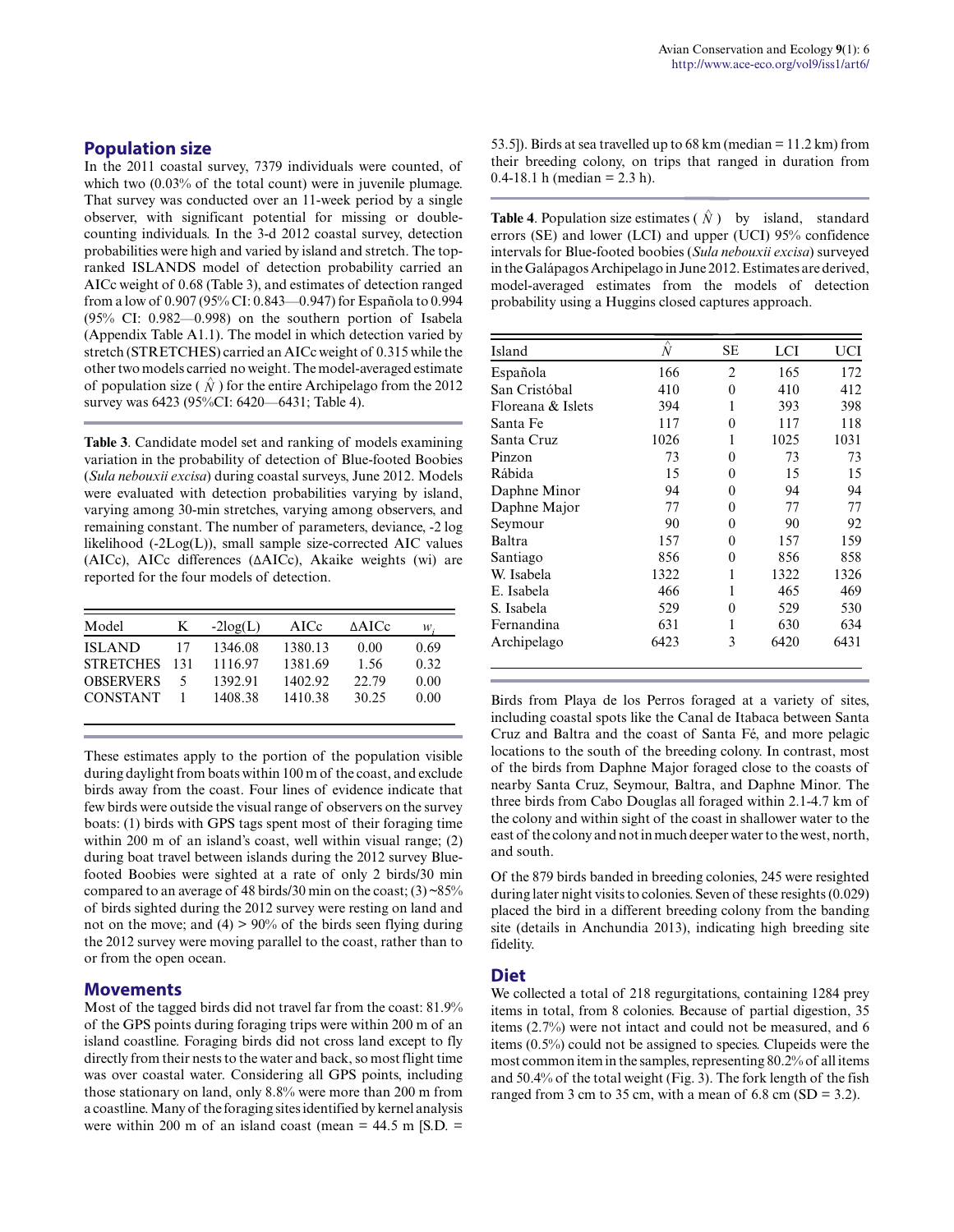**Table 5**. Candidate model set and ranking of models representing associations between the foraging metric PROPENSITY and breeding motivation as well as temporal covariates MONTH and YEAR for Blue-footed Booby (*Sula nebouxii excisa*) nesting sites studied in Galápagos, Ecuador. The number of parameters  $(K)$  in each model, the -2 log likelihoods (-2log $(L)$ ), and small sample size-corrected AIC values (AICc) are shown. The models are ranked by their AICc differences (ΔAICc ) relative to the best model in the set and the Akaike weights (wi) reflect the probability that a model is the best model in the set.

| Model                     | K            | $-2log(L)$ | AICc  | $\triangle$ AICc | w.   |
|---------------------------|--------------|------------|-------|------------------|------|
| <b>MONTH + PROPENSITY</b> | 4            | 43.14      | 52.25 | 0.00             | 0.56 |
| <b>MONTH</b>              |              | 46.79      | 53.44 | 1.18             | 0.31 |
| YEAR + MONTH + PROPENSITY | <sub>b</sub> | 42.51      | 56.99 | 4.73             | 0.05 |
| YEAR + MONTH              |              | 46.30      | 58.01 | 5.76             | 0.03 |
| <b>INTERCEPT-ONLY</b>     |              | 56.81      | 58.92 | 6.66             | 0.02 |
| <b>PROPENSITY</b>         | ∍            | 54.75      | 59.07 | 6.82             | 0.02 |
| YEAR + PROPENSITY         | 4            | 51.94      | 61.05 | 8.79             | 0.01 |
| <b>YEAR</b>               |              | 54.83      | 61.48 | 9.23             | 0.01 |

The colonies visited fell into three clusters based on oceanographic habitat: the western colonies of Fernandina and Punta Vicente Roca, adjacent to the productive upwelling of the Equatorial Countercurrent with much lower sea surface temperature (SST) than elsewhere in the archipelago (Ruiz and Wolf 2011); the central colonies of Daphne Major, Seymour, Baltra, and Santa Cruz, adjacent to a complex merging of currents and a mosaic of SST and productivity (Witman et al. 2010); and the southeastern colonies on San Cristóbal, Española, and Floreana, in a generally less complex and less productive marine habitat. The diet composition in these regions varied, with clupeids much more common and occurring more regularly in the central cluster during this study, particularly in 2012. Clupeids were 68% of the prey items in the central colonies, but 28 and 29% of those in the western and southeastern colonies, respectively (Appendix Table A1.2). The top-ranked model in the logit analysis was that incorporating a year by region interaction; the probability that a prey item was a clupeid was higher in the central and south regions in 2011, was higher in 2012 in the central region, and was low to zero in the west across the 2 years. This model carried nearly all of the Akaike weight ( $w_i = 0.9999$ ).

#### **Predictors of breeding motivation**

The breeding motivation response was related to the season of sampling, with the effect of MONTH negatively related to breeding motivation in December (breeding motivation was low in December), but not in May or August (for these months, the effect was positive but the 95% confidence intervals overlapped 0). MONTH was included in all of the top models in our logistic regression model set (Table 5) and had a high relative importance value (i.e., MONTH accounted for 94% of the cumulative Akaike weight in the model set, cumulative Akaike weight  $= 0.94$ ). This effect was followed in importance by PROPENSITY, which carried a cumulative Akaike weight of 0.635 and was in the topranked model with MONTH. Finally, YEAR was relatively unimportant, appearing in highly ranked models only when accompanied by MONTH or PROPENSITY and with a cumulative Akaike weight of 0.096.

**Fig. 3**. Proportion of each fish taxon in regurgitation samples, by number of items,  $n = 1721$  and weight, total = 18,117 g. The two species at the top are Clupeid. Not shown: Panamic sergeant major (*Abudefduf troschelii*), three items, 99 g; Carangids (*Caranx* spp.), three items, 20 g; Cortez rainbow (*Thalassoma ucasanum*), five items, 38 g; squid Decapodiformes, one item, < 1 g.

# of items



# **Distribution of Blue-footed Boobies in the ETP**

In December 2010, 6 months prior to the start of this study, we observed that the Playa de los Perros colony contained 225 fledglings, suggesting good conditions for chick-rearing at that time for this colony. However, in the coastal survey done in June 2011 we observed only 2 juveniles, and in the coastal survey of 2012 we observed only 75. Did most of these juveniles die, or did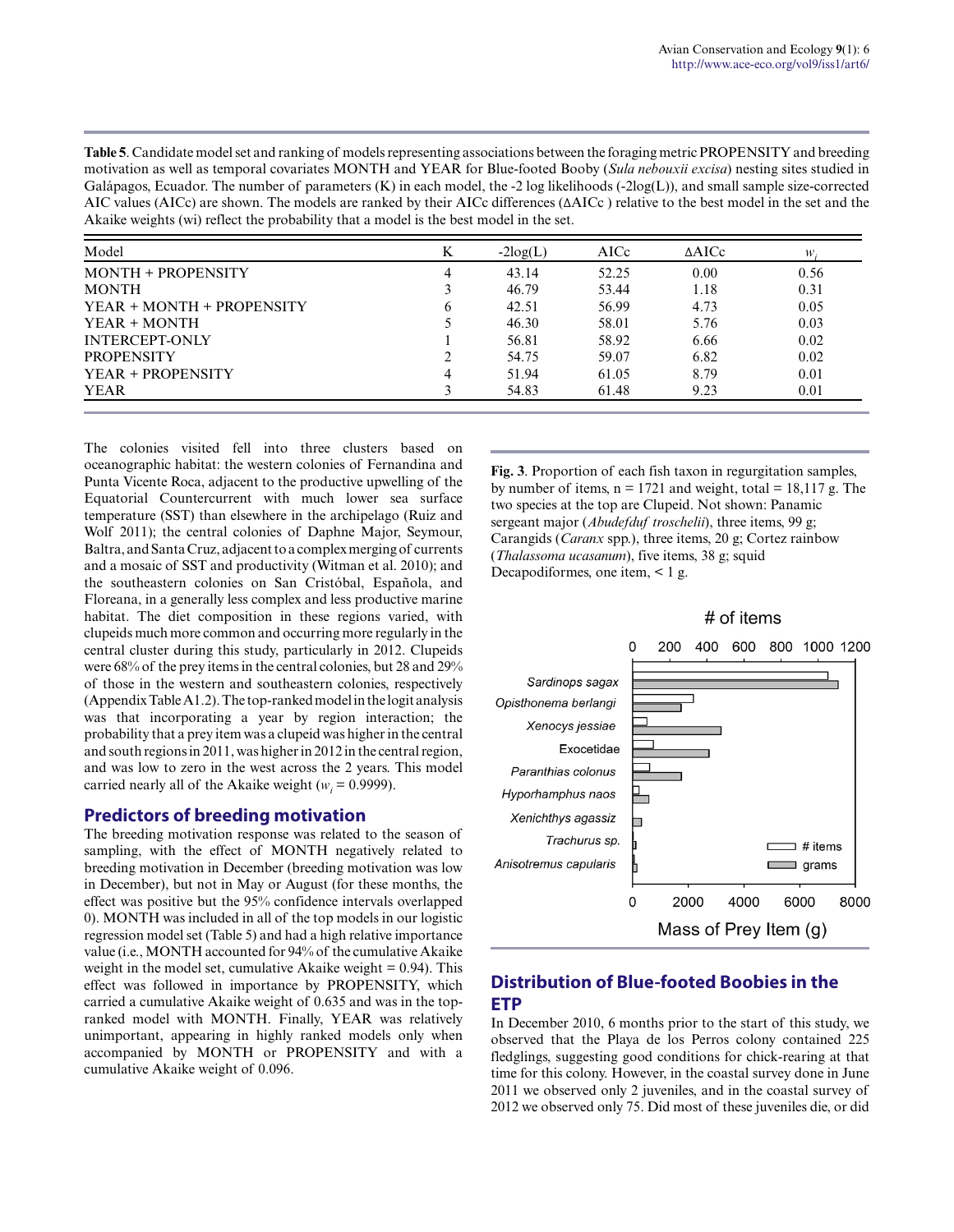they move away from the archipelago? Ship-based surveys across the ETP between 1988-2006 show many juveniles near the large breeding colonies on the northwest coast of South America, mostly near La Plata Island (Ecuador), Lobos de Tierra Island (Perú), and the Gulf of California, and very few juveniles away from land (Fig. 4).

**Fig. 4**. Distribution of juvenile Blue-footed Boobies (*Sula nebouxii excisa*) in the eastern tropical Pacific from ship-based surveys, 1988-2006.



### **DISCUSSION**

Our results indicate that Galápagos Blue-footed Boobies have attempted to breed very little between August 2011 and June 2013. During this period no more than 10.9% of the adult population had an active nest at any one time, and only 134 fledglings were noted during this time. During two comprehensive coastal surveys we recorded a total of only 77 birds in juvenile plumage (maintained until age 2-3 years; Nelson 1978) compared to an adult population estimated as 6423 birds. We sighted only 2 juveniles across the archipelago between May and August 2011, indicating that essentially no successful breeding occurred in the previous 2 years. We discount the possibility of temporary emigration of juveniles, based on the distribution of juveniles at sea (Fig. 4) and the abundance of juveniles in both coastal areas and between islands before 1998 (D. J. Anderson, *personal observation*). The simplest interpretation of these results is of chronic poor breeding over the 4 years 2009-2012. Noting the similar situation on Española and Daphne since 1997 (Fig. 1), this chronic breeding failure may span a total of 16 years.

Our population size estimate from 2012 indicates that the adult population numbers approximately 6423, less than 1/3 of the only other estimate, from the 1960s. Questions can be raised about the methodology used for both estimates. Little information is available regarding the first estimate, and we do not know the technique used. Nelson (1978:515) provided this estimate, first reviewing early counts from some islands (1000 pairs on Daphne Major and 500-800 pairs on Española's Punta Suárez) and then apparently summarizing unpublished data and impressions from his own year in Galápagos (mostly in 1964) on a few islands and also from the more extensive experience of others, such as M. P. Harris, in the 1960s: "the total Galapagos [sic] population must exceed 10 000 pairs and could be substantially more...". Without further clarification of methods and measurement error, little more can be said about this estimate except that it was made by careful scientists and probably represents at least 20,000 adults. If Nelson's estimate omitted temporarily nonbreeding adults (i.e., young adults that have not yet bred or adults skipping breeding) then 20,000 is an underestimate of total population size.

Regarding the 2012 estimate, it is based almost exclusively on counts of birds resting on the coast or coastal waters or flying within sight of the coast during a short survey. The detection probability of birds using this method was high for birds within sight of the boat, and several lines of evidence indicate that the proportion of birds missed at sea was low: most birds sighted were on land; most birds sighted flying were moving parallel to the coast; GPS tracking places most flying time within 200 m of some coast, allowing the deduction that 3.2% of birds were out of visual range of boats surveying the coast region; and little breeding was occurring at the time of the survey, so few to no birds were at nest sites not visible from the water. Taking the 1960s estimate and our new estimate at their face values, a trend of a population decline is indicated, with the current population approximately 33% of Nelson's (1978) estimate of the size of the 1960s population. Acknowledging significant uncertainty in the actual values, especially for the 1960s estimate, we conclude that the population has declined in size by at least 50% since the 1960s, and probably by more than 50%.

Birth, death, immigration, and emigration are the demographic processes affecting population size. Considering birth, very few adults attempted to breed, and virtually none succeeded during our study. Even colony attendance at the former colonies in the whole archipelago was very low during this study compared to historical attendance, including historical maxima (Table 2). We searched for potential new colonies during the two surveys and found only one small colony on Fernandina. Another colony was discovered a month after the June 2012 survey, on Baltra, but both colonies are small compared with the size of past colonies. With poor breeding, the adult population size will continue to shrink until at least 2015, when new adults would recruit from successful breeding (if any) after our study ended. Assuming that roughly 10% of adults die each year (Oro et al. 2010), population growth would require recruitment that exceeds 10% of the adult population size, which is apparently not the case currently.

Time series data from Punta Cevallos and from Daphne Major (Fig. 1) suggest that the chronic poor breeding, and thus the decline in population size, began during the 1997-1998 El Niño Southern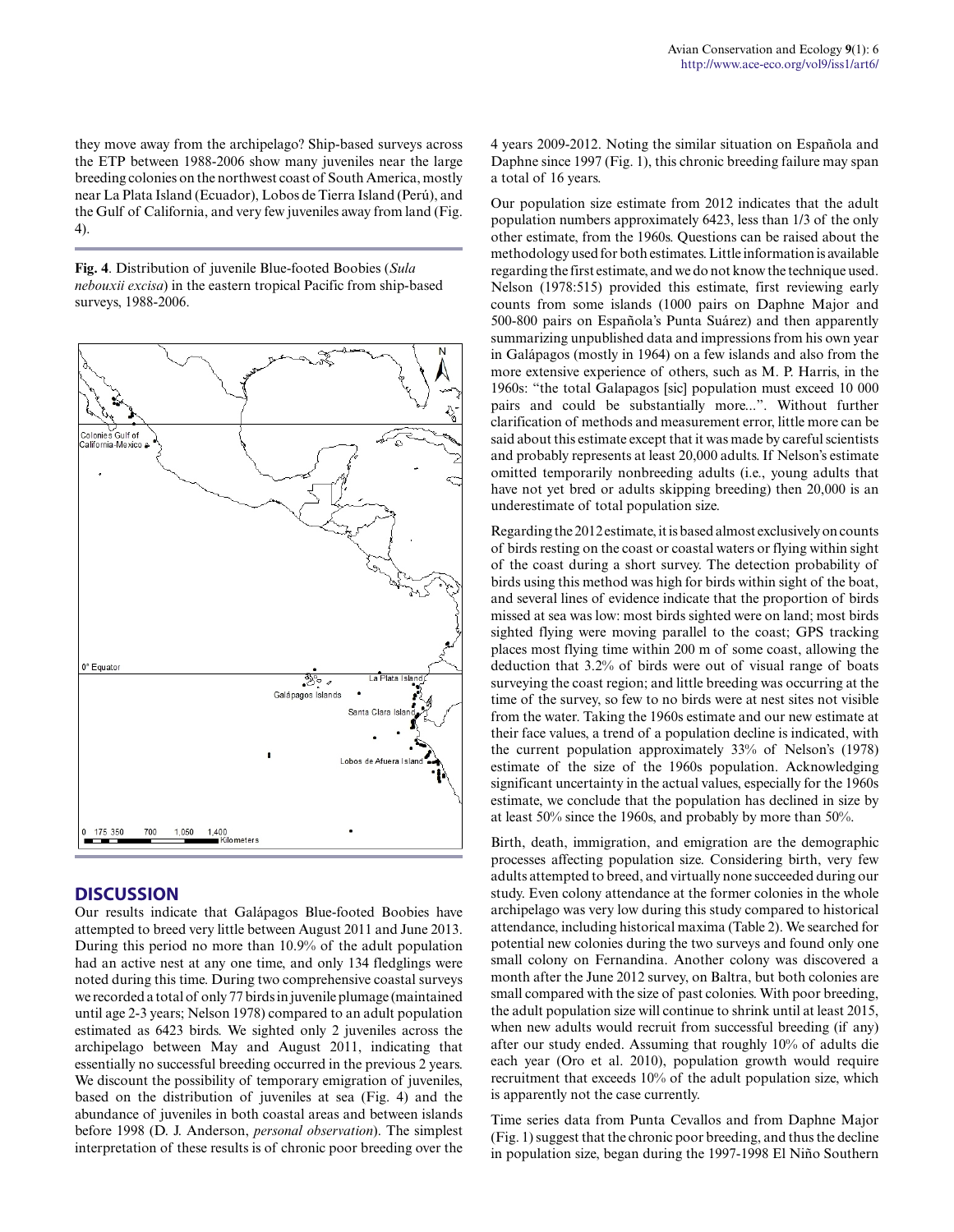Oscillation event. A simple model of population shrinkage is broadly in agreement. Assuming constant annual adult mortality of 0.10, an initial adult population size of 20,000, and a continuous series of years ending in 2012 with no successful breeding, the hypothetical chronic breeding failure would have begun in 2001, 11 years earlier (20,000  $*$  0.90<sup>11</sup> = 6276; a larger starting population would bring this date even closer to 1997. Since 1997 the formerly large and regularly active Blue-footed Booby colony at Punta Cevallos has been virtually vacant, and on Daphne Major few adults currently attend in a small part of the main crater, whereas in the past the main crater and a side crater were covered by up to 1600 Blue-footed Boobies at times (Fig. 1). Now vegetation covers much of the past breeding site. Neither of these islands supports a possible introduced predator, and no evidence of the effects of disease has been noted among breeders or nonbreeders at either site. These two colonies are in separate oceanographic habitat regions of the archipelago, but exhibit similar breeding histories, suggesting the possibility that breeding has been poor across the archipelago since 1997 and depends little on spatial habitat variation. If so, then the age structure of the current population must be strongly biased toward elderly individuals; if Blue-footed Boobies show actuarial senescence, as Nazca Boobies do (Anderson and Apanius 2003) in addition to reproductive senescence (Velando et al. 2006), then the birth and death processes leading to smaller population size can be expected to accelerate in the future.

Individuals may be added to or subtracted from the Blue-footed Booby population via immigration or emigration, respectively, but these processes seem unlikely to be important in this species. The genetic differentiation and very low gene flow of *S. n. excisa* in Galápagos and *S. n. nebouxii* on the continental coast (Taylor et al. 2011) imply little movement between Galápagos and the Americas. Adults studied with electronic tags foraged within 100 km of land but rest at night on land (Nelson 1978, Anderson and Ricklefs 1987, this study), limiting their ability to move widely on the open ocean or transfer to the continental shelf of the Americas. Similarly, temporary movement of juveniles away from Galápagos is not indicated by ship-based surveys, which instead show concentrations of juveniles near breeding colonies (Fig. 4). In contrast to the current situation, in the 1980s and early 1990s, when breeding conditions were better, birds in juvenile plumage were seen regularly resting on sea cliffs and flying along the coast throughout Galápagos (D. J. Anderson, *personal observation*). Considering these circumstances, we conclude that the 225 juveniles produced in December 2010 did not move outside the survey range, and instead died before our coastal surveys. If so, then breeding and survival are apparently the most important demographic processes affecting population size in this system. Why are the birds not breeding, perhaps since 1997?

Two lines of evidence implicate diet. Considering long-term data from Punta Cevallos, Blue-footed Boobies foraged mostly on sardines, similar to Nazca Boobies (Anderson 1989), until 1997 (D. J. Anderson, *unpublished data*). After 1997, sardines disappeared from the Nazca Booby diet, but Nazca Boobies continued breeding by switching to other prey (D. J. Anderson, *unpublished data*). In contrast, Blue-footed Boobies abandoned this colony (Fig. 1). Data from Galápagos sea lions (*Zalophus wollebaeki*) suggest that sardines have become less available throughout the archipelago on approximately the same schedule as that of Punta Cevallos: they foraged mostly on sardines during the 1980s (Dellinger and Trillmich 1999), but more recently (2008-2009) sardines were completely absent from their diet (Páez-Rosas and Aurioles-Gamboa 2010). Diet samples taken during our study suggest that the central archipelago has a more regular availability of sardines currently than the other regions, and relatively more current breeding attempts have been observed on these islands. These data implicate clupeid availability in both initiation and success of breeding.

Consistent with this interpretation are the results of our logistic regression analysis suggesting that the season (measured as the month of our sampling) and propensity of a bird to regurgitate predict breeding motivation. We used PROPENSITY as a metric of foraging success, reasoning that a successful forager will readily regurgitate fish prey and because a prey-only metric (e.g., proportion of clupeids in prey samples) requires regurgitation before we can measure it; our metric approximates the feeding conditions a breeding adult experiences and upon which it bases breeding decisions. Nonetheless, the final explanation is probably more complex than our analysis suggests: PROPENSITY was relatively less important than the timing of our sampling; diet samples were taken on 1 or 2 d per 4 months, and this coarsegrain sampling may be unduly influenced by day-to-day variation in prey availability; and we used a criterion of 5% of the historical maximum for the breeding motivation response variable, which may be too lax to indicate breeding motivation reliably.

Noting the almost complete disappearance of the 225 fledglings observed in December 2010, we offer an additional, alternative interpretation of food availability and breeding: that clupeid availability is critical for recently independent young, and not necessarily for egg-formation and parental care. Under this hypothesis, parents should initiate breeding when the probability is high of clupeid availability five months in the future. When parents time reproduction in this way, their offspring can better avoid the typically high mortality of recently independent juveniles (Maness and Anderson 2013) by foraging on higher quality prey. When Blue-footed Boobies did attempt to breed during this study, their clutch sizes were similar to those from the 1980s, and egg volumes were actually larger, indicating favorable current conditions. However, few birds attempted to breed, and most that initiated then failed. We speculate that parents were assessing the variable clupeid availability as insufficient to support independent juveniles several months in the future and so did not initiate, or initiated and then quickly abandoned the attempt. In contrast, we suspect that before 1997 sardines were available consistently in space and time, facilitating breeding motivation and later juvenile survival. Under this hypothesis, current diet characteristics are not expected to predict breeding motivation well in Blue-footed Boobies, if those characteristics vary over time. Instead, Blue-footed Boobies may not have enough information about clupeid abundance until after they begin to breed; this hypothesis predicts abandonment of breeding when clupeid intake continues to be low. Nazca Boobies provide an instructive contrast in this respect, continuing to attempt to breed after 1997, although with lower success, by switching prey (D. J. Anderson, *unpublished data*). Unlike Blue-footed Booby juveniles, which apparently remain in Galápagos until adulthood and depend on the local habitat, Nazca Booby juveniles leave Galápagos and spend several years off the Central American coast (Huyvaert and Anderson 2004). Under the "food-forjuvenile" hypothesis, voluntary abandonment based on local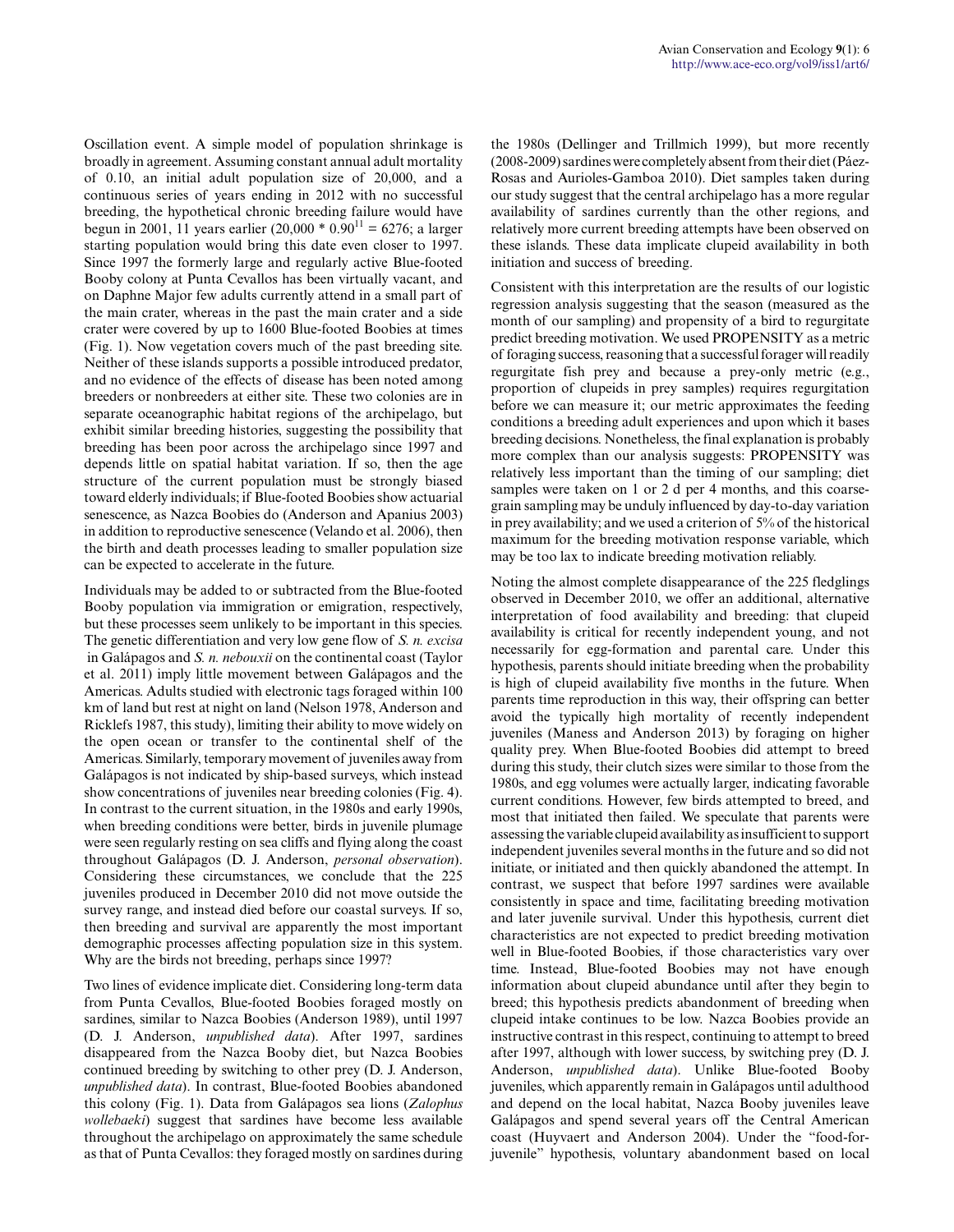habitat conditions should be more likely for Blue-footed Boobies than for Nazca Boobies, and our data are consistent with this prediction, although better data are needed on the nature of breeding failures in Blue-footed Boobies. Our results showed that food capture predicted breeding motivation in Blue-footed Boobies, but that temporal variation was a more important predictor (Table 5), offering support for both a food-for-juvenile hypothesis and for a current food hypothesis.

Information regarding sardine abundance from the Peruvian Upwelling, east of Galápagos, shows that the sardine population there has declined almost to zero, on the same schedule as that which we infer for Galápagos. Fishery capture declined from thousands of tons in the 1990s to 0 tons since 2003, with anchovies showing a corresponding increase (IMARPE 2008*a,b,* Subsecretaria de Pesca de Ecuador 2011). Sardines cycle between high and low abundance with a period of 25 years in the Pacific, linked to the Pacific Decadal Oscillation (Chavez et al. 2003). The decline of sardines in the ETP started in the mid-1990s, matching the decline in breeding on two colonies in Galápagos (details in Appendix 3 in Anchundia 2013). Decline of sardines seems to not affect Blue-footed Boobies on the continental coast because they can switch to another high-energy fish like anchovies (Zavalaga et al. 2007), which are abundant during the low part of the sardine cycle in the Peruvian upwelling system but not in Galápagos. We suggest that Galápagos populations of clupeid cycle in abundance on the same schedule, and for the same reasons, as continental populations. Information about fish populations in Galápagos is poor, making it difficult to compare past and present populations, although some artisanal fishers have the perception that the bait fish (including clupeids) are less abundant than they were in the past (D. J. Anchundia, *unpublished data*). The contrast in breeding regime that we have identified (alternate long periods of good and poor breeding in Galápagos, consistency near the continent) can be expected to exert different selection pressures on the life histories of the two subspecies, with Galápagos birds rewarded for longevity to endure multidecade food shortages more so than are continental birds.

Introduced species have been one of the major threats for native or endemic species (Vitousek et al. 1997). Some have speculated that the increase in cat (*Felis catus*) numbers on some islands in recent decades may affect the breeding cycle of Blue-footed Boobies, with cats acting as a predator. However, islands with no cats (e.g., Española, Daphne Major, Seymour, and Fernandina) have essentially no current breeding, and Playa de los Perros is one of the most active, yet is on an island on which cats are abundant. Furthermore, Punta Vicente Roca historically has had a large presence of cats, yet Blue-footed Boobies bred in large numbers until the late 1990s. Little evidence exists for disease as a cause of population decline. During our 2-year study, including handling over 1000 birds, we saw no apparently sick birds. Avian blood parasites of the genus that causes avian malaria (*Plasmodium*) are present in Galápagos (Levin et al. 2009, 2013), though to date only *Haemoproteus* parasites have been identified in Sulids and none in Blue-footed Boobies (Quillfeldt et al. 2011). Blue-footed Boobies are known to have some parasites, including two endoparasites, a nematode (*Contracecum* sp.) and a trematode (*Renicola* sp.). These parasites have low virulence in Brown Pelicans (*Pelecanus occidentalis*) and so probably play only a secondary role in population fluctuations (Greve et al. 1986).

In conclusion, our data indicate chronic poor breeding and a decline in population size of Galápagos Blue-footed Boobies, with circumstantial evidence implicating low availability of preferred prey since approximately 1997. During multidecadal periods of low sardine availability, the food base is sufficient for adults to exist but not to reproduce. In particular, we suggest that breeding failure is largely voluntary, triggered by the perception of breeders and potential breeders that the prey base cannot support the ineffective foraging of recently independent offspring. If breeding has been poor since the late 1990s, as we suspect, the age structure of Galápagos Blue-footed Boobies is probably biased strongly toward older individuals. Actuarial and reproductive senescence, documented in Blue-footed Boobies (Velando et al. 2006, Torres et al. 2011), can be expected to accelerate this iconic and genetically distinct population's decline via poor breeding ability and lower annual survival associated with old age, with important implications for biodiversity and local ecotourism.

*Responses to this article can be read online at:* http://www.ace-eco.org/issues/responses.php/650

#### **Acknowledgments:**

*We thank: P. Cabrera, S. Cruz, F. Cunningham, M. Escobar, I. Haro, G. Jiménez-Uzcátegui, P. Medandra, and D. Mosquera, for assistance with the coastal survey and K. S. Anderson, M. Andres, J. Baque, A. Carrion, M. Escobar, M. Jaramillo, J. Liu, D. Mosquera, J. Moruve, A. Nieto, and Y. Vega for other assistance in the field; J. Baque for help identifying fish; K. E. Anderson for conducting the GIS analysis; P. and R. Grant for unpublished data from Daphne Major; L. Balance and R. Pitman for unpublished data on at-sea distribution; L. Anderson, M. Anderson, F. Estela, J. Grace, M. Silman, E. Tompkins, K. Hobson, and two anonymous reviewers for comments on earlier drafts; Galápagos Conservancy, Swiss Friends of Galápagos, and Galápagos Conservation Trust for funding; Galápagos National Park Service for permission to work in the Park; and the Charles Darwin Research Station and TAME Airline for logistic support. This material is based upon work supported under National Science Foundation Grants Nos. DEB 93045679, DEB 9629539, DEB 98-06606, DEB 0235818, and DEB 0842199 to D. J. Anderson. Field work conformed to Animal Care and Use Protocol A11-095 issued by Wake Forest University.*

#### **LITERATURE CITED**

Anchundia, D. 2013. *Population size of Blue-footed Boobies in Galápagos: evaluation of indications of population decline*. Thesis, Wake Forest University, Winston-Salem, North Carolina, USA.

Anderson, D. J. 1989. Differential responses of boobies and other seabirds in the Galápagos to the 1986-87 El Niño-Southern Oscillation event. *Marine Ecology Progress Series* 52:209-216. http://dx.doi.org/10.3354/meps052209

Anderson, D. J. 1990. Evolution of obligate siblicide in boobies. 1: A test of the insurance egg hypothesis. *American Naturalist* 135:334-350. http://dx.doi.org/10.1086/285049

Anderson, D. J. 1991. Apparent predator-limited distribution of Galápagos Red-footed Boobies. *Ibis* 33:26-29.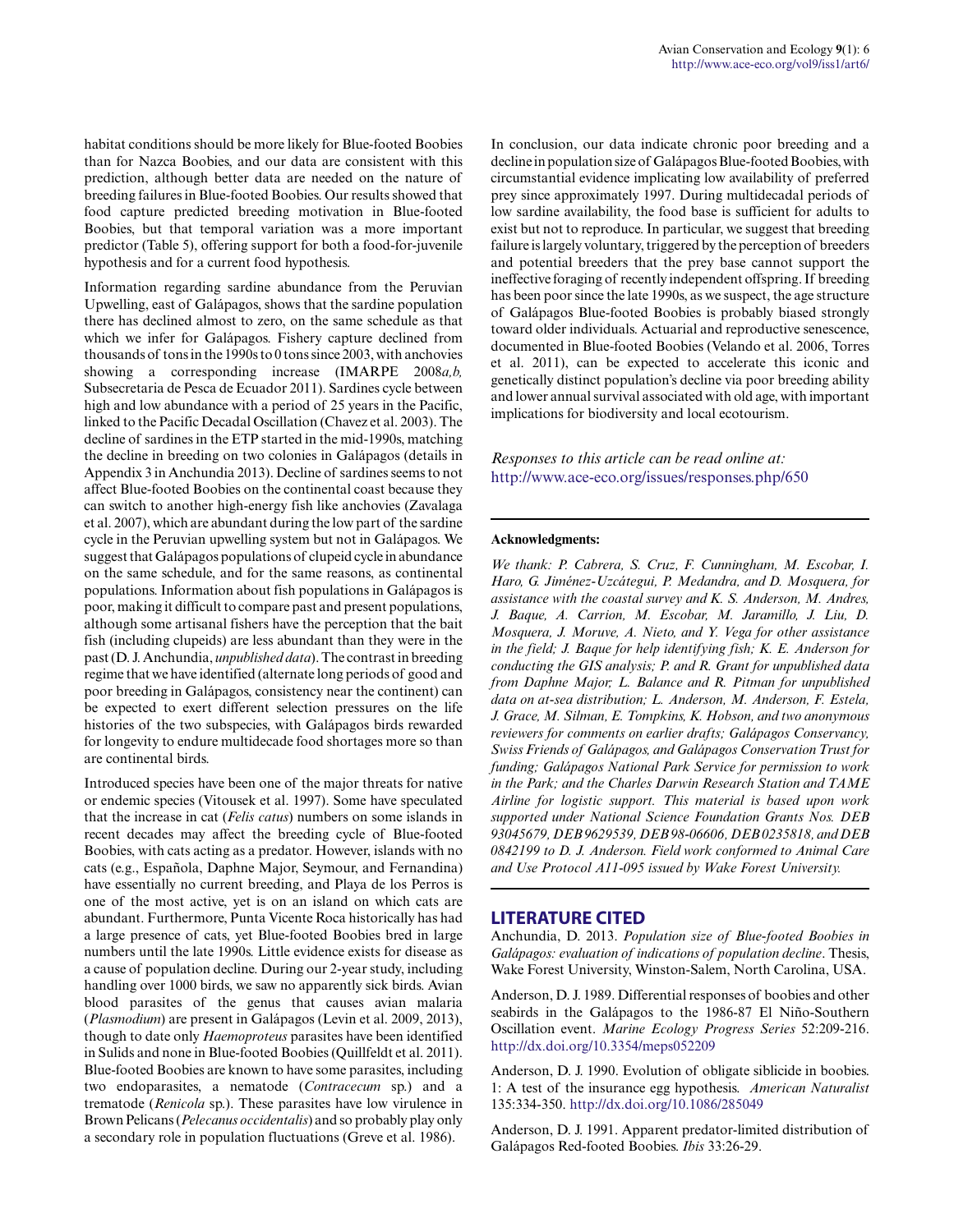Anderson, D. J., and V. Apanius. 2003. Actuarial and reproductive senescence in a long-lived seabird: preliminary evidence. *Experimental Gerontology* 38:757-760. http://dx.doi.org/10.1016/ S0531-5565(03)00104-9

Anderson, D. J., and P. J. Hodum. 1993. Predator behavior favors clumped nesting in an oceanic seabird. *Ecology* 74:2462-2464. http://dx.doi.org/10.2307/1939597

Anderson, D. J., K. P Huyvaert, J. A. Awkerman, C. B. Proaño, W. B. Milstead, G. Jiménez-Uzcátegui, S. Cruz, and J. K. Grace. 2008. Population status of the critically endangered waved albatross (*Phoebastria irrorata)*, 1999 to 2007. *Endangered Species Research* 5:185-192. http://dx.doi.org/10.3354/esr00089

Anderson, D. J., and R. E. Ricklefs. 1987. Radio-tracking Masked and Blue-footed Boobies in the Galápagos Islands. *National Geographic Research* 3:152-163.

Anderson, D. J., and R. E. Ricklefs. 1992. Brood size and food provisioning in Masked and Blue-footed Boobies (*Sula spp*). *Ecology* 73:1363-1374*.* http://dx.doi.org/10.2307/1940682

Anderson, D. R. 2008. *Model based inference in the life sciences: a primer on evidence*. Springer, New York, New York, USA. http:// dx.doi.org/10.1007/978-0-387-74075-1

Burnham, K. P., and D. R. Anderson. 2002. *Model selection and multi-model inference: a practical information-theoretic approach*. Springer Verlag, New York, New York, USA.

Burnham, K. P., D. R. Anderson, G. C. White, C. Brownie, and K. H. Pollock. 1987. Design and analysis methods for fish survival experiments based on release-recapture. *American Fisheries Society* Monograph 5.

Chavez, F. P., J. Ryan, S. Lluch-Cota, and M. Ñiquen. 2003. From anchovies to sardines and back: multidecadal change in the Pacific Ocean. *Science* 229:217-221. http://dx.doi.org/10.1126/science.1075880

Clifford, L. D., and D. J. Anderson. 2001. Food limitation explains most clutch size variation in the Nazca Booby. *Journal of Animal Ecology* 70:539-545 http://dx.doi.org/10.1046/j.1365-2656.2001.00521. x

Cruz, L. L., R. A. Mcgill, S. J. Goodman, and K. C. Hamer. 2012. Stable isotope ratios of a tropical marine predator: confounding effects of nutritional status during growth. *Marine Biology* 159:873-880. http://dx.doi.org/10.1007/s00227-011-1864-7

Dellinger, T., and F. Trillmich. 1999. Fish prey of the sympatric Galápagos fur seals and sea lions: seasonal variation and niche separation. *Canadian Journal of Zoology* 77:1204-1216. http://dx. doi.org/10.1139/z99-095

Dentressangle, F., L. Boeck, and R. Torres. 2008. Maternal investment in eggs is affected by male feet colour and breeding conditions in the Blue-footed Booby, *Sula nebouxii*. *Behavioural Ecology and Sociobiology* 62:1899-1908. http://dx.doi.org/10.1007/ s00265-008-0620-6

Feldman, G. C. 1986. Patterns of phytoplankton production around the Galápagos Islands. Pages 77-106 *in* M. J. Bowman, C. M. Yentsch, and W. T. Peterson, editors. *Tidal mixing and plankton dynamics*. Springer, New York, New York, USA. http://dx.doi. org/10.1007/978-1-4612-4966-5\_3

Froese, R., and D. Pauly, editors. 2013. FishBase World Wide Web electronic publication. www.fishbase.org, version (02/2013).

Greve, J. H., H. F. Albers, B. Suto, and J. Grimes. 1986. Pathology of gastrointestinal helminthiasis in the Brown Pelican (*Pelecanus occidentalis*). *Avian Diseases* 30:482-487. http://dx.doi.org/10.2307/1590410

Grove, J. S., and R. J. Lavenberg. 1997. *The fishes of the Galápagos Islands*. Stanford University Press, Stanford, California, USA.

Harris, M. P. 1982. *A field guide to the birds of Galápagos*. Collins, London, UK.

Hayes, F. E., and W. S. Baker. 1989. Seabird distribution at sea in the Galápagos Islands: environmental correlations and associations with upwelled water. *Colonial Waterbirds* 12:60-66. http://dx.doi.org/10.2307/1521313

Houvenaghel, G. T. 1978. Oceanographic conditions in the Galápagos Archipelago and their relationships with life on the islands. Pages 181-200 *in* R. Boje and M. Tomczak, editors. *Upwelling ecosystems*. Springer, Berlin, Heidelberg, Germany. http://dx.doi.org/10.1007/978-3-642-66985-9\_15

Hoyt, D. F. 1979. Practical methods of estimating volume and fresh weight of bird eggs. *Auk* 96:73-77.

Huggins, R. M. 1989. On the statistical analysis of capture experiments. *Biometrika* 76:133-140. http://dx.doi.org/10.1093/ biomet/76.1.133

Huggins, R. M. 1991. Some practical aspects of a conditional likelihood approach to capture experiments. *Biometrics* 47:725-732. http://dx.doi.org/10.2307/2532158

Huyvaert, K. P., and D. J. Anderson. 2004. Limited dispersal by Nazca Boobies, *Sula granti. Journal of Avian Biology* 35:46-53. http://dx.doi.org/10.1111/j.0908-8857.2004.03131.x

Instituto del Mar del Perú (IMARPE). 2008*a*. *Desembarques de Sardinia en la costa Peruana (toneladas).* IMARPE, Callao, Peru. [online] URL: http://www.imarpe.pe/imarpe/archivos/reportes/ imarpe\_99-07\_sardina.pdf

Instituto del Mar del Perú (IMARPE). 2008*b*. *Estadísticas pesqueras.* IMARPE, Callao, Peru. [online] URL: http://www. imarpe.pe/imarpe/index.php?id\_seccion=I0131060300000000000000

Jiménez-Uzcátegui, G., B. Milstead, C. Márquez, J. Zabala, P. Buitrón, A. Llerena, and B. Fessl. 2006. Galápagos vertebrates: endangered status and conservation actions. *Galápagos Report* 2007:104-110.

Latorre, O. 1997. Galápagos: los primeros habitantes de algunas islas. *Noticias de Galapagos* 56:62-66.

Levin, I. I., D. C. Outlaw, F. H. Vargas, and P. G. Parker. 2009. *Plasmodium* blood parasite found in endangered Galapagos Penguins (*Spheniscus mendiculus*). *Biological Conservation* 142:3191-3195. http://dx.doi.org/10.1016/j.biocon.2009.06.017

Levin, I. I., P. Zwiers, S. L. Deem, E. A. Geest, J. M. Higashiguchi, T. A. Iezhova, G. Jiménez-Uuzcátegui, D. H. Kim, J. P. Morton, N. G. Perlut, R. B. Renfrew, E. H. R. Sari, G. Valkiunas, and P. G. Parker. 2013. Multiple lineages of avian malaria parasites (*Plasmodium*) in the Galapagos Islands and evidence for arrival via migratory birds. *Conservation Biology* 27:1366-1377. http://dx.doi. org/10.1111/cobi.12127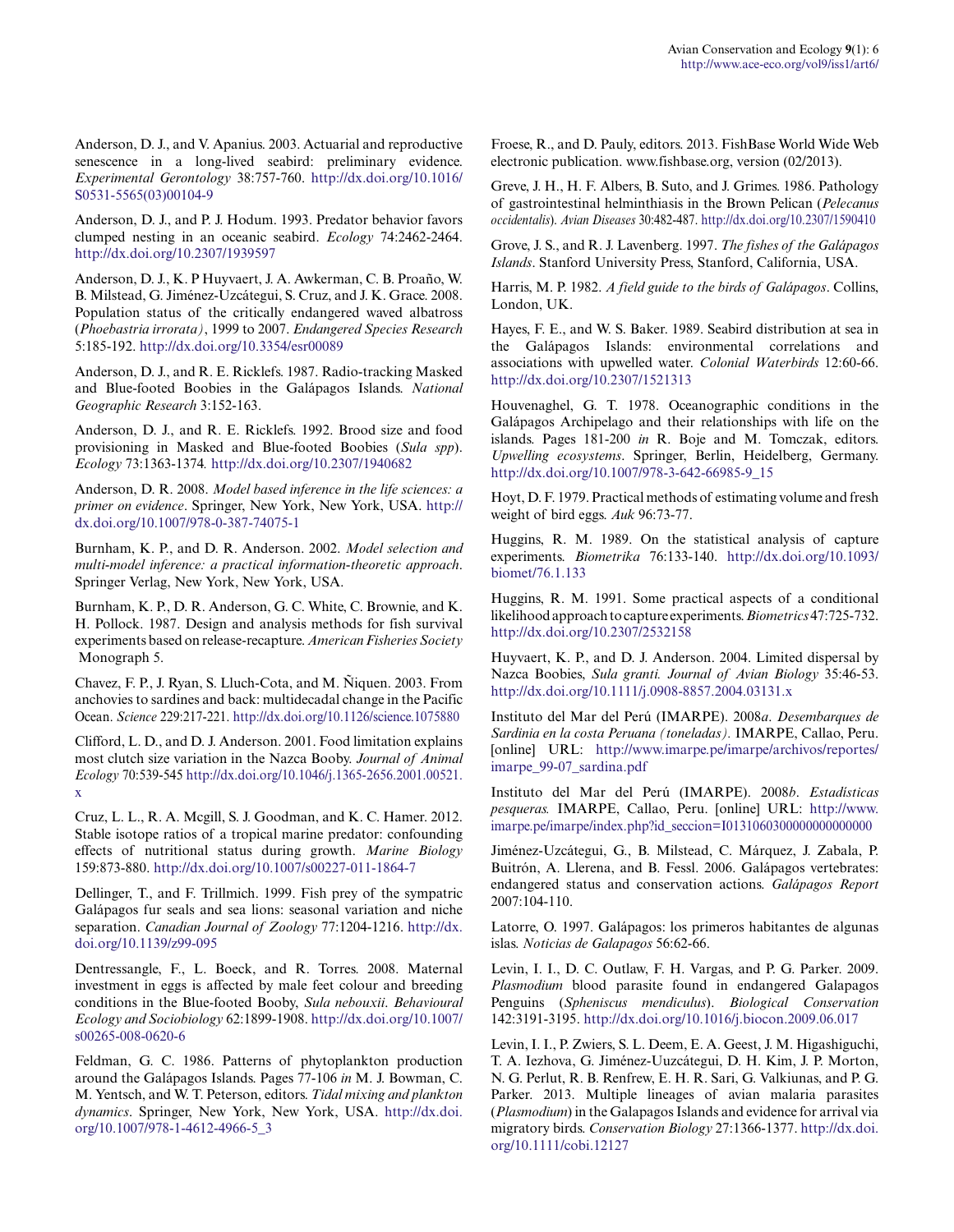Maness, T. J., and D. J. Anderson. 2013. Predictors in juvenile survival in birds. *Ornithological Monographs* No. 78. http://dx. doi.org/10.1525/om.2013.78.1.1

McClintock, B. T., and G. C. White. 2009. A less field-intensive robust design for estimating demographic parameters with markresight data. *Ecology* 90:313-320. http://dx.doi.org/10.1890/08-0973.1

Müllers, R. H. E., R. A. Navarro, R. J. Crawford, and L. G. Underhill. 2009. The importance of lipid-rich fish prey for cape gannet chick growth: are fishery discards an alternative? *Journal of Marine Science* 66:2244-2252.

Nelson, J. B. 1978. *The Sulidae*. Oxford University Press, Oxford, UK.

Nelson, J. B. 2005. *Pelicans, cormorants, and their relatives*. Oxford University Press, Oxford, UK.

Nichols, J. D., J. E. Hines, J. R. Sauer, F. W. Fallon, J. E. Fallon, and P. J. Heglund. 2000. A double-observer approach for estimating detection probability and abundance from point counts. *Auk* 117:393-408.

Oro, D., R. Torres, C. Rodríguez, and H. Drummond. 2010. Climatic influence on demographic parameters of a tropical seabird varies with age and sex. *Ecology* 91:1205-1214. http://dx. doi.org/10.1890/09-0939.1

Páez-Rosas, D., and D. Aurioles-Gamboa. 2010. Alimentary niche partitioning in the Galápagos sea lion (*Zalophus wollebaeki*). *Marine Biology* 157:2769-2781. http://dx.doi. org/10.1007/s00227-010-1535-0

Quillfeldt, P., E. Arriero, J. Martínez, J. F. Masello, and S. Merino. 2011. Prevalence of blood parasites in seabirds – a review. *Frontiers in Zoology* 8:26. http://dx.doi.org/10.1186/1742-9994-8-26

Ruiz, D. J., and M. Wolff. 2011. The Bolivar channel ecosystem of the Galapagos Marine Reserve: energy flow structure and role of keystone groups. *Journal of Sea Research* 66:123-134. http:// dx.doi.org/10.1016/j.seares.2011.05.006

Schew, W. A., and R. E. Ricklefs. 1998. Developmental plasticity. Pages 288-323 *in* J. M. Starck and R. E. Ricklefs, editors. *Avian growth and development* Oxford Ornithology Series, Oxford, UK.

Steadman, D. W. 1986. Holocene vertebrate fossils from Isla Floreana, Galápagos. *Smithsonian Contributions to Zoology* 413.

Steadman, D. W. 2006. *Extinction and biogeography in tropical Pacific birds.* University of Chicago Press, Chicago, Illinois, USA.

Subsecretaria de Pesca Ecuador. 2011. *Desembarques de peces pelágicos pequeños 2000-2009.* Ministerio del Ambiente, Quito, Ecuador. [online] URL: http://simce.ambiente.gob.ec/documentos/ desembarques-peces-pelagicos-pequenos-2000-2009

Szabo, J. K., N. Khwaja, S. T. Garnett, and S. H. M. Butchart. 2012. Global patterns and drivers of avian extinctions at the species and subspecies level. *PLoS ONE* 7:e47080. http://dx.doi. org/10.1371/journal.pone.0047080

Editor-in-Chief: Keith A.Hobson Subject Editor: Alexander L.Bond Taylor, S. A., L. Maclagan, D. J. Anderson, and V. L. Friesen. 2011. Could specialization to cold-water upwelling systems influence gene flow and population differentiation in marine organisms? A case study using the Blue-footed Booby, *Sula nebouxii*. *Journal of Biogeography* 38:883-893. http://dx.doi. org/10.1111/j.1365-2699.2010.02445.x

Torres, R., H. Drummond, and A. Velando. 2011. Parental age and lifespan influence offspring recruitment: a long-term study in a seabird. *PLoS ONE* 6(11):e27245 http://dx.doi.org/10.1371/ journal.pone.0027245

Townsend, H. M., K. P. Huyvaert, P. J. Hodum, and D. J. Anderson. 2002. Nesting distributions of Galápagos boobies (Aves: Sulidae): an apparent case of amensalism. *Oecologia* 132:419-427. http://dx.doi.org/10.1007/s00442-002-0992-7

Vargas, H., C. Lougheed, and H. Snell. 2005. Population size and trends of the Galápagos Penguin *(Spheniscus mendiculus*). *Ibis* 147:367-374. http://dx.doi.org/10.1111/j.1474-919x.2005.00412. x

Velando, A., H. Drummond, and R. Torres. 2006. Senescent birds redouble reproductive effort when ill: confirmation of the terminal investment hypothesis. *Proceedings of the Royal Society B: Biological Sciences* 273:1443-1448. http://dx.doi.org/10.1098/ rspb.2006.3480

Vitousek, P. M., C. M. D'Antonio, L. L. Loope, M. Rejmanek, and R. Westbrooks. 1997. Introduced species: a significant component of human-caused global change. *New Zealand Journal of Ecology* 21:1-16.

Weimerskirch, H., S. A. Shaffer, Y. Tremblay, D. P. Costa, H. Gadenne, A. Kato, Y. Ropert-Coudert, K. Sato, and D. Aurioles. 2009. Species- and sex-specific differences in foraging behaviour and foraging zones in Blue-footed and Brown Boobies in the Gulf of California. *Marine Ecology Progress Series* 391:267-278. http:// dx.doi.org/10.3354/meps07981

White, G. C., and K. P. Burnham. 1999. Program MARK: survival estimation from populations of marked animals. *Bird Study 46 Supplement*, 120-138. http://dx.doi.org/10.1080/00063659909477239

Witman, J. D., M. Brandt, and F. Smith. 2010. Coupling between subtidal prey and consumers along a mesoscale upwelling gradient in the Galápagos Islands. *Ecological Monographs* 80:153-177. http://dx.doi.org/10.1890/08-1922.1

Zavalaga, C. B., S. Benvenuti, L. Dall'antonia, and S. D. Emslie. 2007. Diving behavior of Blue-footed Boobies *Sula nebouxii* in northern Peru in relation to sex, body size and prey type. *Marine Ecology Progress Series* 336:291-303. http://dx.doi.org/10.3354/ meps336291



Sponsored by the Society of Canadian Ornithologists and Bird Studies Canada Parrainée par la Société des ornithologistes du Canada et Études d'oiseaux Canada



BIRD STUDIES CANADA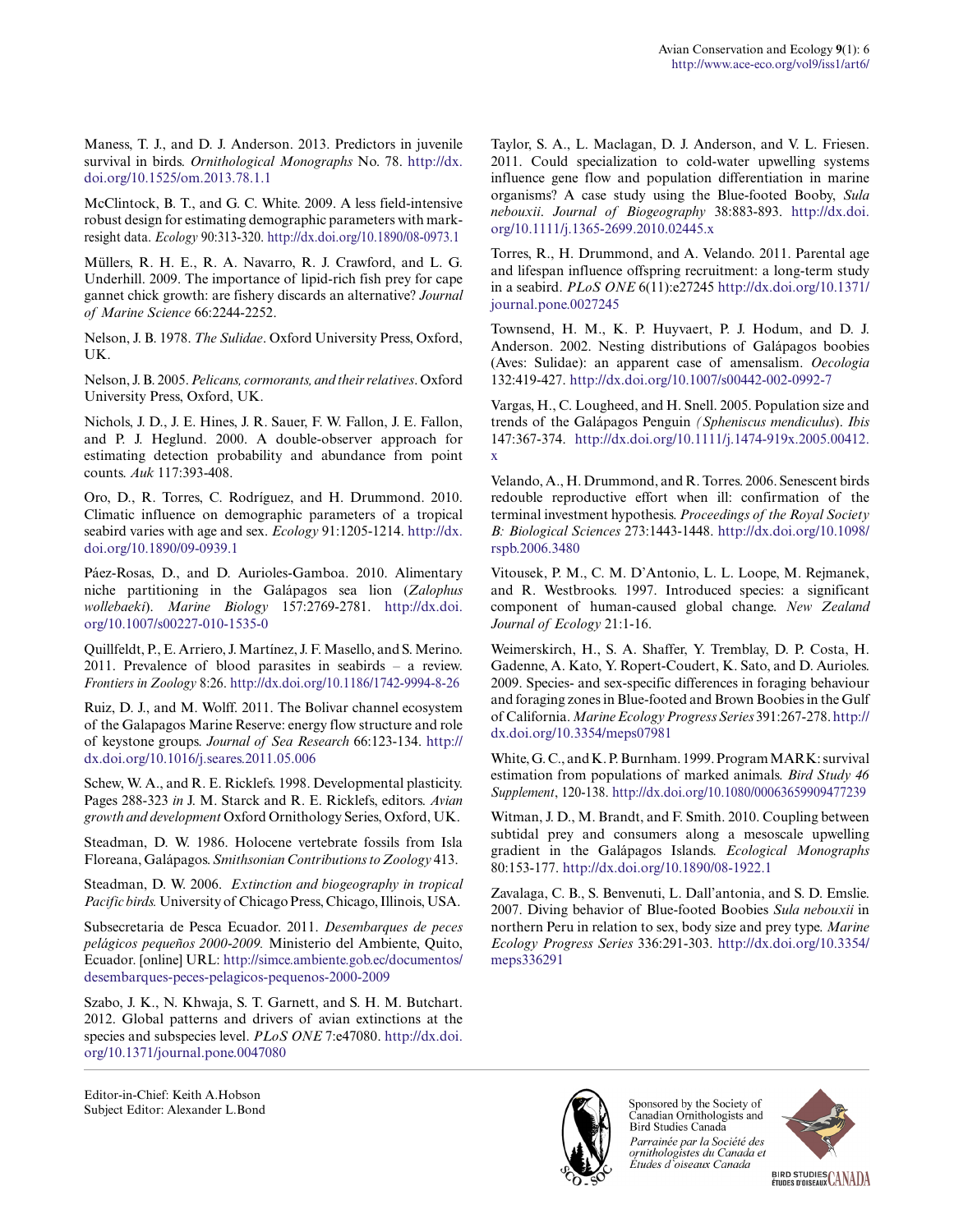# **Appendix 1**

Supplemental material for the paper "Chronic Lack of Breeding by Galápagos Blue-footed Boobies and Associated Population Decline" by David Anchundia, Kathryn Huyvaert, and David Anderson.

# Table A1.1

Parameter estimates, standard errors (SE), and lower and upper 95% confidence intervals (LCI, UCI) for detection probabilities for each island surveyed for Blue-footed Boobies in the Galápagos Archipelago, June 2012. Estimates are from the top-ranked model incorporating an effect of island on detection probability. Models were developed using a Huggins closed captures approach implemented in Program MARK. Islands with an estimate of "1" indicate that the secondary observer did not observe any additional birds.

| Island           | Estimate | <b>SE</b> | LCI   | UCI   |
|------------------|----------|-----------|-------|-------|
| Española         | 0.907    | 0.026     | 0.843 | 0.947 |
| San Cristóbal    | 0.983    | 0.007     | 0.964 | 0.992 |
| Floreana         | 0.960    | 0.010     | 0.934 | 0.976 |
| Santa Fé         | 0.983    | 0.012     | 0.932 | 0.996 |
| Santa Cruz       | 0.964    | 0.006     | 0.949 | 0.974 |
| Pinzón           | 1        | 0         |       |       |
| Rábida           | 1        | $\Omega$  | 1     |       |
| Daphne Minor     | 1        | 0         | 1     |       |
| Daphne Major     | 1        | 0         |       |       |
| Seymour          | 0.966    | 0.020     | 0.895 | 0.989 |
| Baltra           | 0.974    | 0.013     | 0.931 | 0.990 |
| Santiago (all)   | 0.991    | 0.003     | 0.981 | 0.996 |
| Santiago (north) | 0.973    | 0.019     | 0.896 | 0.994 |
| W. Isabela       | 0.982    | 0.004     | 0.973 | 0.988 |
| E. Isabela       | 0.967    | 0.009     | 0.945 | 0.980 |
| S. Isabela       | 0.994    | 0.003     | 0.982 | 0.998 |
| Fernandina       | 0.972    | 0.007     | 0.955 | 0.983 |